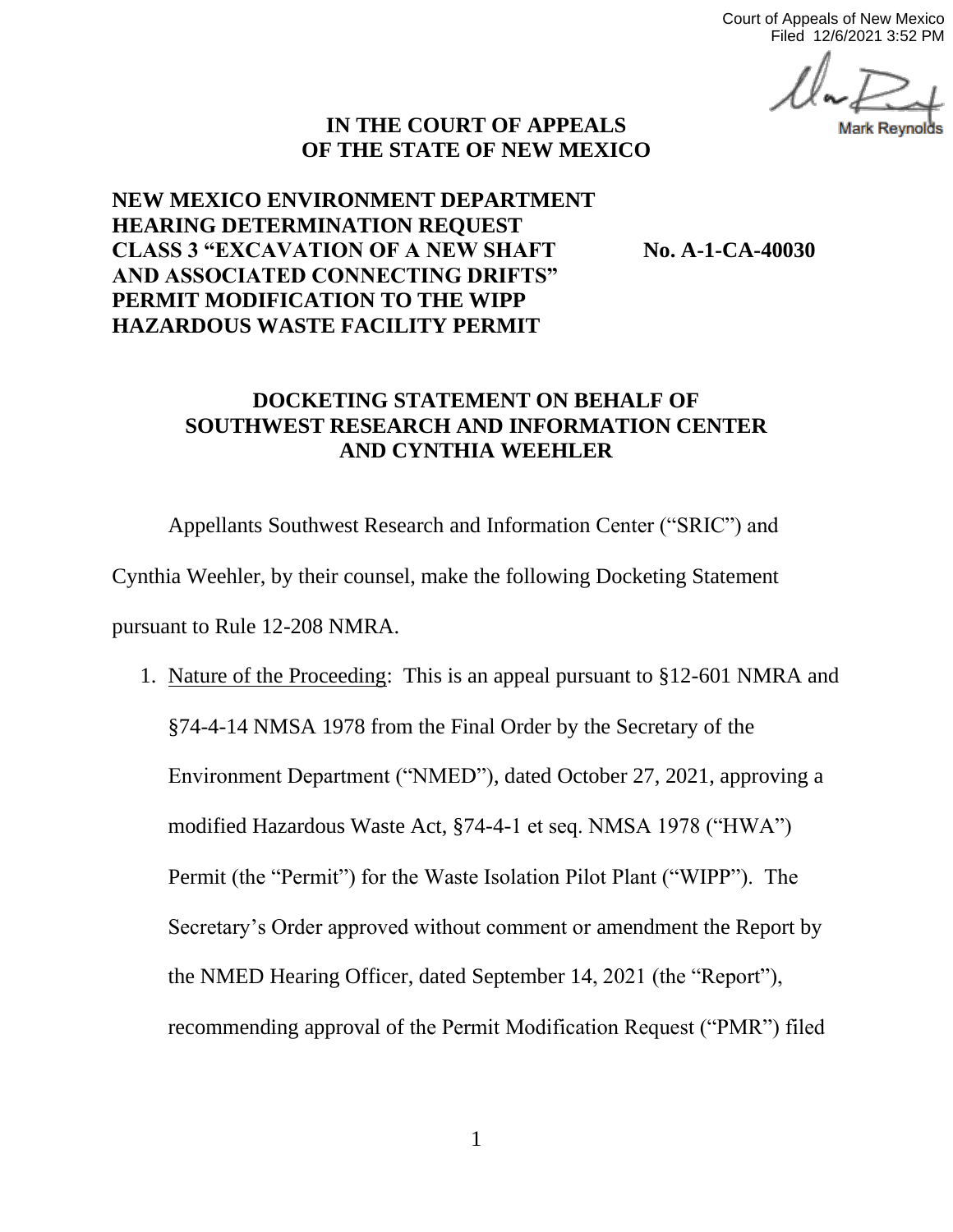by the Permittees U.S. Department of Energy ("DOE") and Nuclear Waste Partnership, LLC ("NWP") (collectively, "Permittees") on August 15, 2019.

- 2. The PMR (AR 190815) seeks to amend the Permit to authorize the construction of a fifth vertical shaft from the surface to the underground repository, 2150 feet below the surface, and two associated drifts (tunnels) to connect the shaft to the existing underground workings. The project is expected to cost \$197,000,000. (May 17, 2021 Tr. 86 ll. 23-25 (Kehrman). Disposal operations in WIPP, as originally designed with four shafts and eight disposal panels, are expected to end in 2024. (Permit at G-6). Permittees project that the new shaft will be functioning by 2025 or later. (SRIC Ex.13; May 19 Tr. 176 l. 12; *Id*. 162 ll. 16-17 (Hancock). Thus, the new shaft will have no role in disposal operations in WIPP as originally designed. The main purpose of the proposed new shaft is to enable the underground expansion of the footprint of the WIPP facility, allowing WIPP to continue operating past the 2024 expected end date and, according to DOE's published reports, until the year 2080.
- 3. Timeliness: The Final Order was entered on October 27, 2021. SRIC and Weehler filed a Notice of Appeal dated November 8, 2021, which was timely in accordance with Rule 12-601.B NMRA and 74-4-14.A NMSA 1978.

2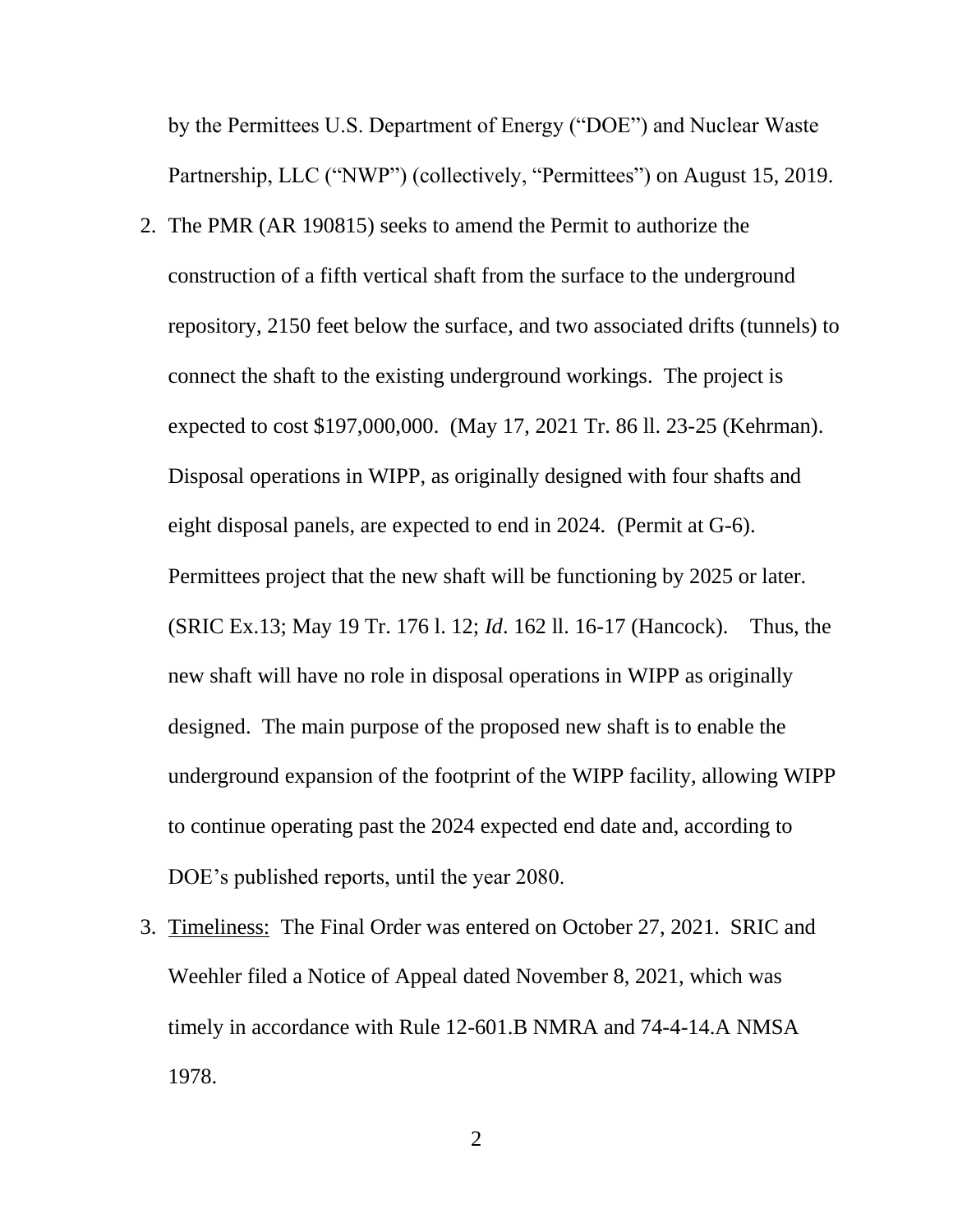- 4. Statement of the Case: (a) Procedural background: On December 22, 2017 Permittees filed a Request for Class Determination with NMED, seeking a decision as to the PMR Class under 40 C.F.R. §270.42 to which the present PMR would belong. (AR 171222). Section 270.42 is incorporated as a Rule under the HWA. (20.4.1.900 NMAC). Permittees requested that the PMR be subject to Class 2 regulations (40 C.F.R. §270.42(b)), which do not include an opportunity for a public hearing.
- 5. SRIC commented to NMED that the PMR should be subject to Class 3 regulations, stating that the PMR would substantially alter the facility and its operations (40 C.F.R. §270.42(d)(2)(iii)), because its real purpose was to expand the disposal footprint beyond the original design of WIPP. (Letter, Feb. 2, 2018) (AR 180205). SRIC restated this point in a later letter, adding that there is significant public concern about the PMR. (Letter, March 8, 2018) (AR 190308).
- 6. On August 15, 2019 Permittees submitted a PMR containing the same substance as the PMR submitted on December 22, 2017 but specifically stated as a Class 3 PMR. The request for Class determination was withdrawn. (AR 190815).

3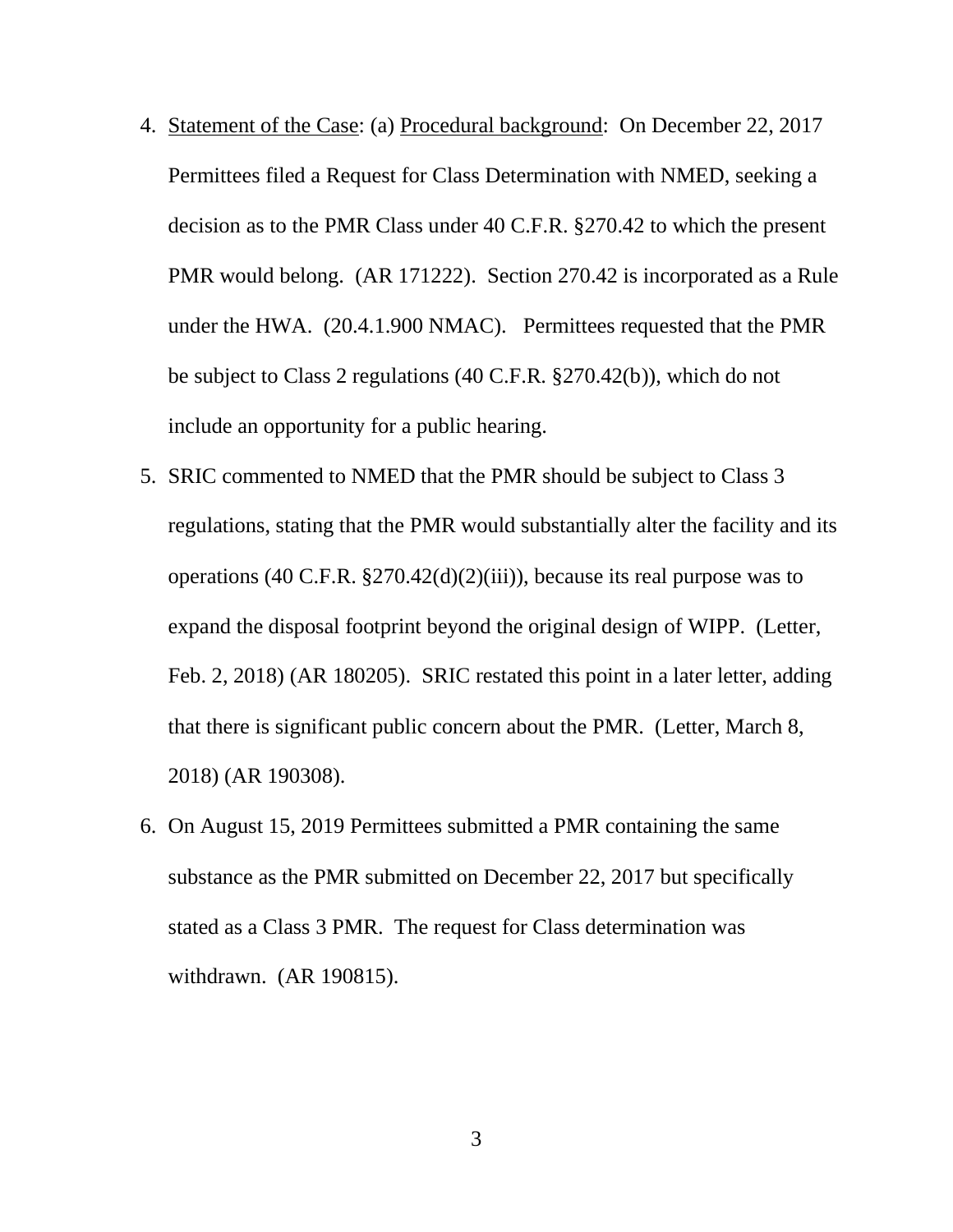- 7. SRIC on October 16, 2019 filed comments, stating that the PMR was incomplete and requesting negotiations and a public hearing. (AR 191019.15).
- 8. On December 6, 2019 NMED issued to Permittees a Technical Incompleteness Determination in connection with the PMR. (AR 191203).
- 9. On January 16, 2020 Permittees submitted to NMED a Request for Temporary Authorization, seeking leave to commence construction of the new shaft that is the subject of the PMR pursuant to 40 C.F.R. §270.42(e) (AR 200112).
- 10.On January 21, 2020 Permittees submitted a Response to the Technical Incompleteness Determination (AR 200114).
- 11.On January 27, 2020 SRIC filed comments that stated that the Temporary Authorization should be denied because it is not authorized by the regulations and would severely prejudice the Class 3 PMR process. (AR 200124).
- 12.On April 24, 2020 NMED granted the Temporary Authorization for the regulatorily prescribed 180 days. (AR 200415). NMED filed a Memorandum dated April 24, 2020, containing its justification for the Temporary Authorization. (AR 200415.1).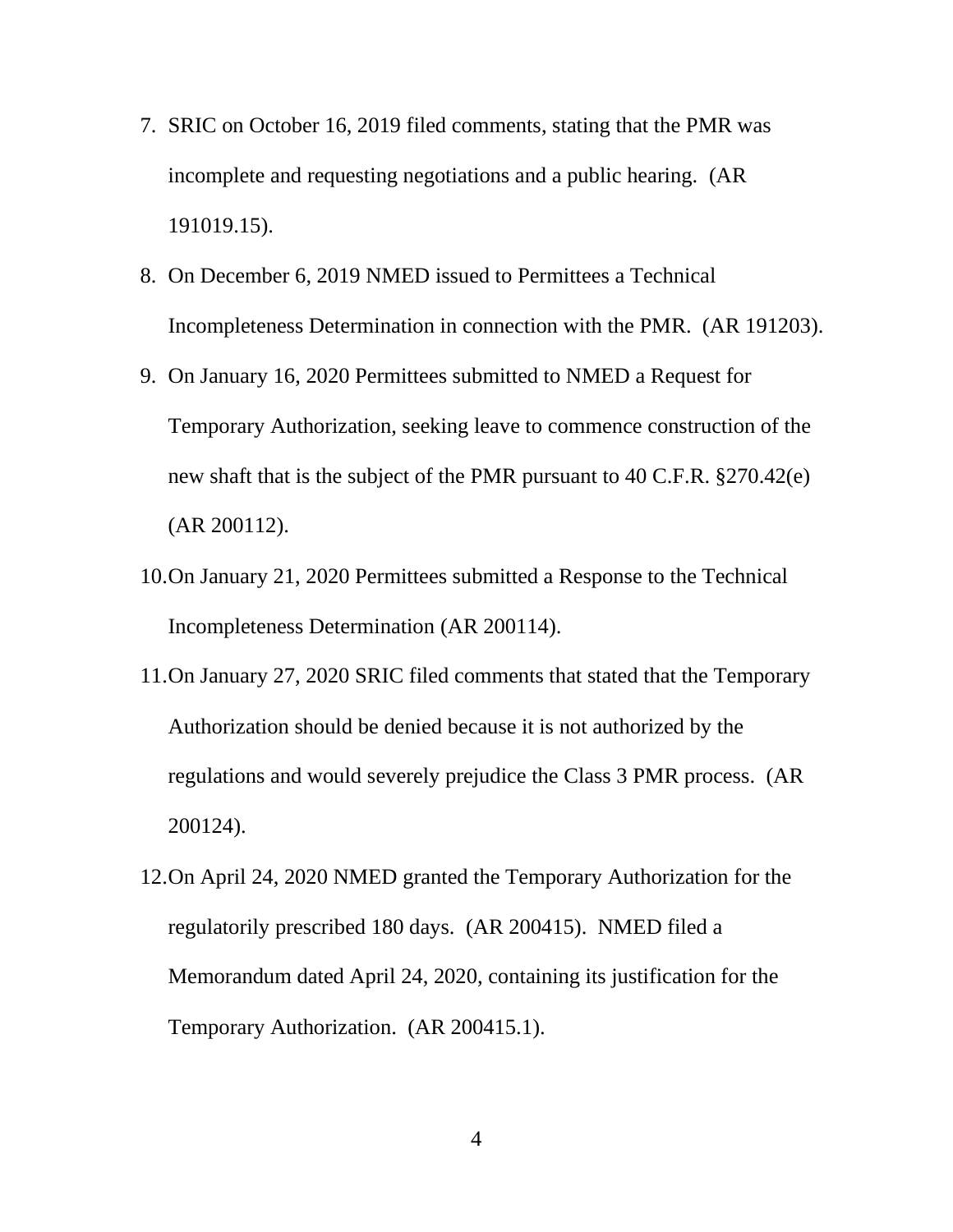- 13.On April 27, 2020 SRIC moved that NMED stay its Temporary Authorization pending appeal. (AR 200422).
- 14.On April 27, 2020 NMED advised counsel for SRIC that "there are no motions available to you at this time," effectively denying the motion for a stay. (AR 200422.5).
- 15.On April 27, 2020 SRIC filed a Notice of Appeal in this Court, appealing the Temporary Authorization, and moved for a stay of the Temporary Authorization. (No. A-1-CA-38924) (AR 200421, 200503).
- 16.On June 11, 2020 this Court dismissed the appeal in No. A-1-CA-38924 (AR 200605.5).
- 17.On June 12, 2020 NMED issued its Notice of Intent to approve this PMR with a Fact Sheet, announced the availability of a draft permit, initiated a 60 day comment period, and invited the public to request a hearing. (AR 200606, 200607, 200608).
- 18.On June 30, 2020, SRIC filed a Petition for a Writ of Mandamus with the New Mexico Supreme Court, seeking an order directing that the Temporary Authorization be vacated. (No. S-1-SC-38372) (AR 200637).
- 19.On June 30, 2020 SRIC filed a Petition for a Writ of Certiorari in the New Mexico Supreme Court, seeking review of the dismissal by this Court in No. A-1-CA-38924. (No. S-1-SC-38373) (AR 200636).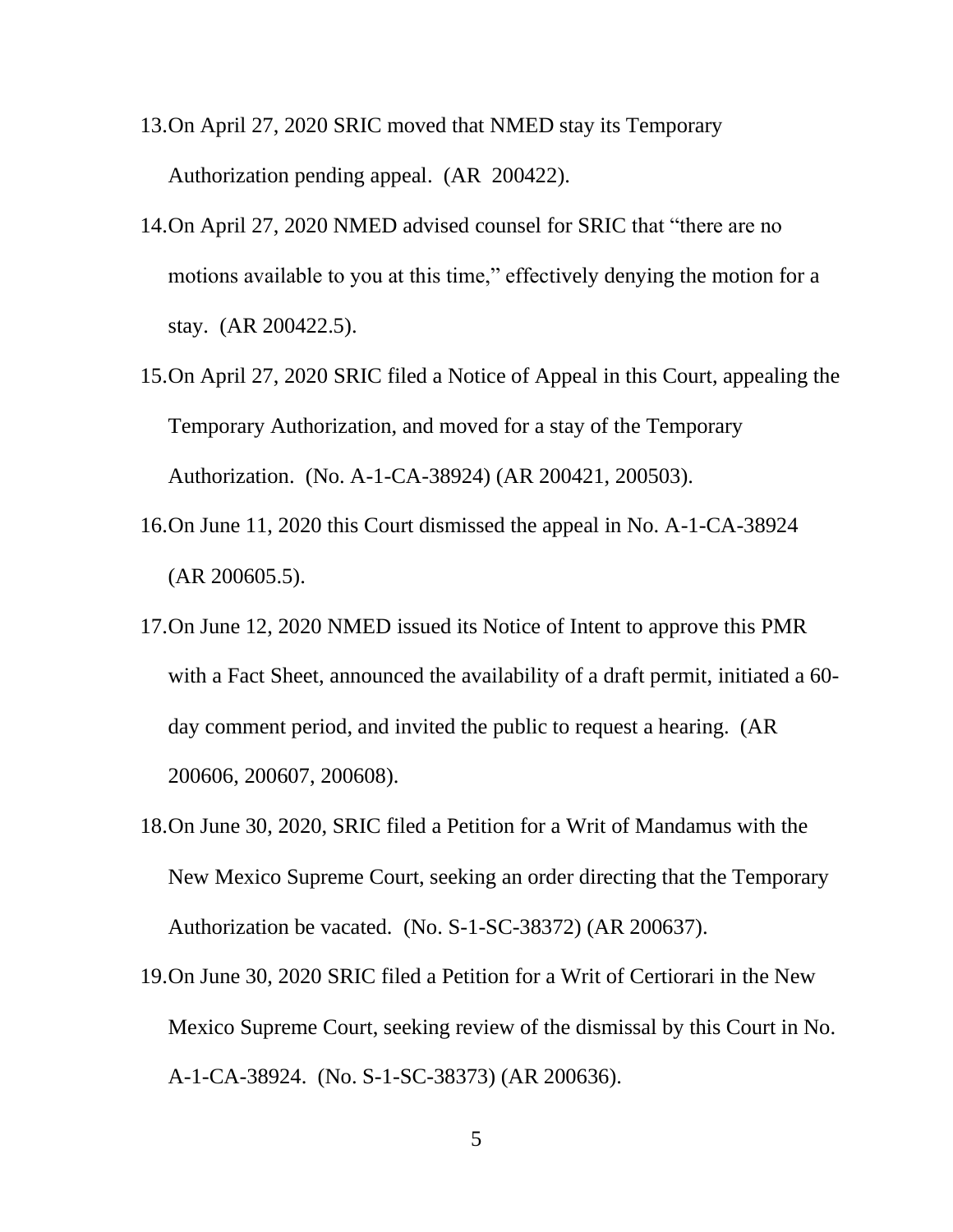- 20.On September 9, 2020 Permittees requested NMED to reissue the Temporary Authorization for an additional 180 days. (AR 200907).
- 21.On September 11, 2020 SRIC filed comments, opposing the reissuance of the Temporary Authorization. (AR 200908).
- 22.On September 17, 2020 the New Mexico Supreme Court denied the Petition for a Writ of Certiorari in No. S-1-SC-38373 (AR 200918).
- 23.On September 17, 2020, the New Mexico Supreme Court denied the Petition for a Writ of Mandamus in No. S-1-SC-38372 (AR 200919).
- 24.On October 14, 2020, Mr. Maestas of NMED filed his report concerning a September 29, 2020 inspection of construction activities and Permittees' compliance with the terms of the initial Temporary Authorization. (AR 201011).
- 25.On October 16, 2020 Permittees filed a Response to an information request made by NMED during the September 29, 2020 inspection. (AR 201012).
- 26.On November 18, 2020 NMED denied the Permittees' request to extend the Temporary Authorization. (AR 201108).
- 27.On December 11, 2020 NMED issued an Information Request to Permittees concerning their compliance with NMED's direction to stop construction. (AR 201205).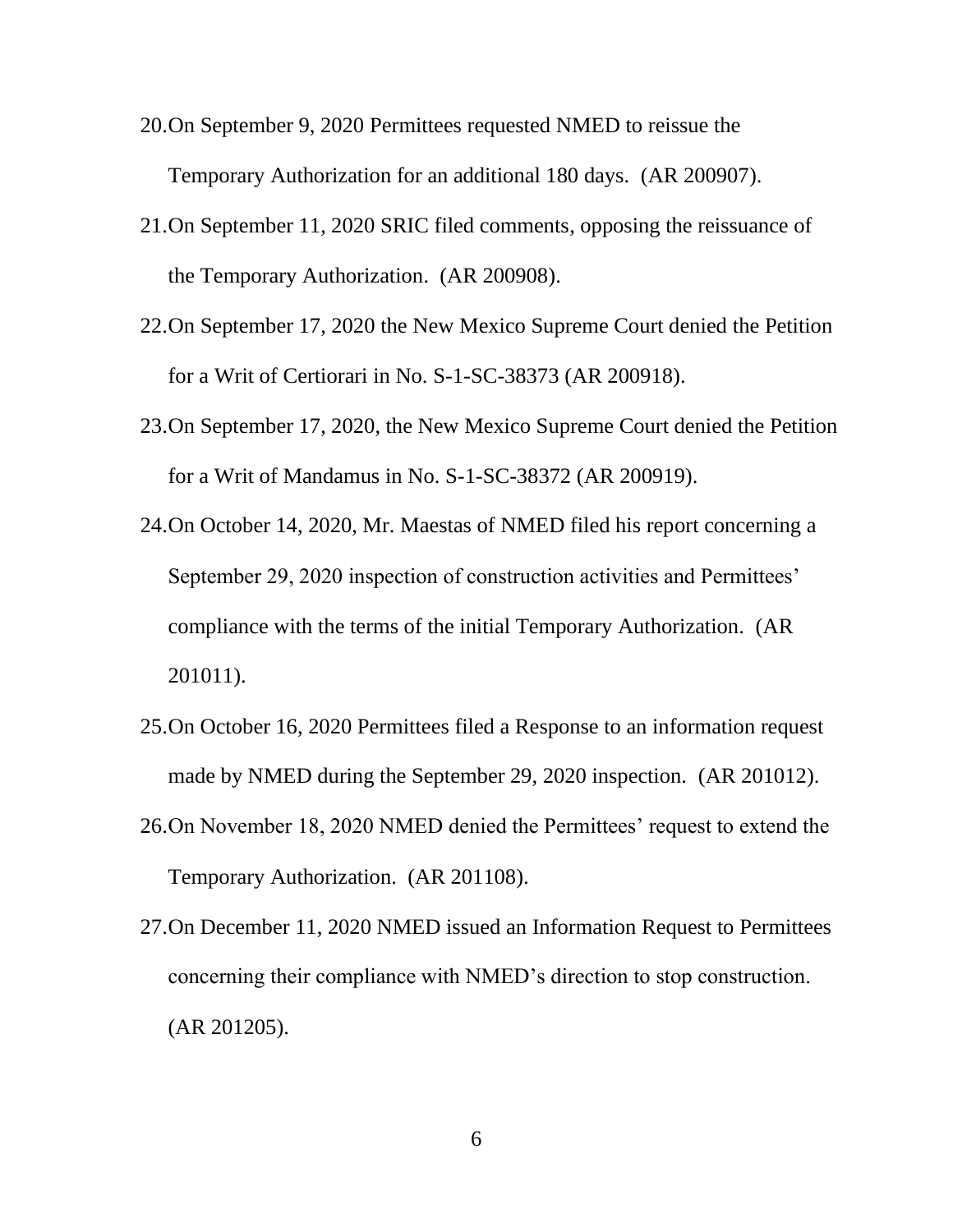28.On February 4, 2021 the NMED Secretary issued a Notice of Docketing and Order of Hearing and Appointment of Hearing Officer.

29.Statement of the Case: (b) Factual background: WIPP is regulated by

NMED under a permit issued pursuant to the HWA. WIPP is also subject to

the WIPP Authorization Act, Pub. L. No. 96-164, §213 (1979). The

Authorization Act directs that WIPP may proceed:

for the express purpose of providing a research and development facility to demonstrate the safe disposal of radioactive wastes exempted from regulation by the Nuclear Regulatory Commission.

 $§213(a).$ 

30.The Authorization Act continues, specifying the conditions under which the

project may go forward:

(b)(1) In carrying out such project, the Secretary [of Energy] shall consult and cooperate with the appropriate officials of the State of New Mexico, with respect to the public health and safety concerns of such State in regard to such project and shall, consistent with the purposes of subsection (a), give consideration to such concerns and cooperate with such officials in resolving such concerns. The consultation and cooperation required by this paragraph shall be carried out as provided in paragraph (2).

31.The Authorization Act sets down specific terms for consultation and

cooperation, which are, again, conditions upon the authorization of the

WIPP project:

The Secretary [of Energy] shall seek to enter into a written agreement with the appropriate officials of the State of New Mexico, as provided by the laws of the State of New Mexico, not later than September 30,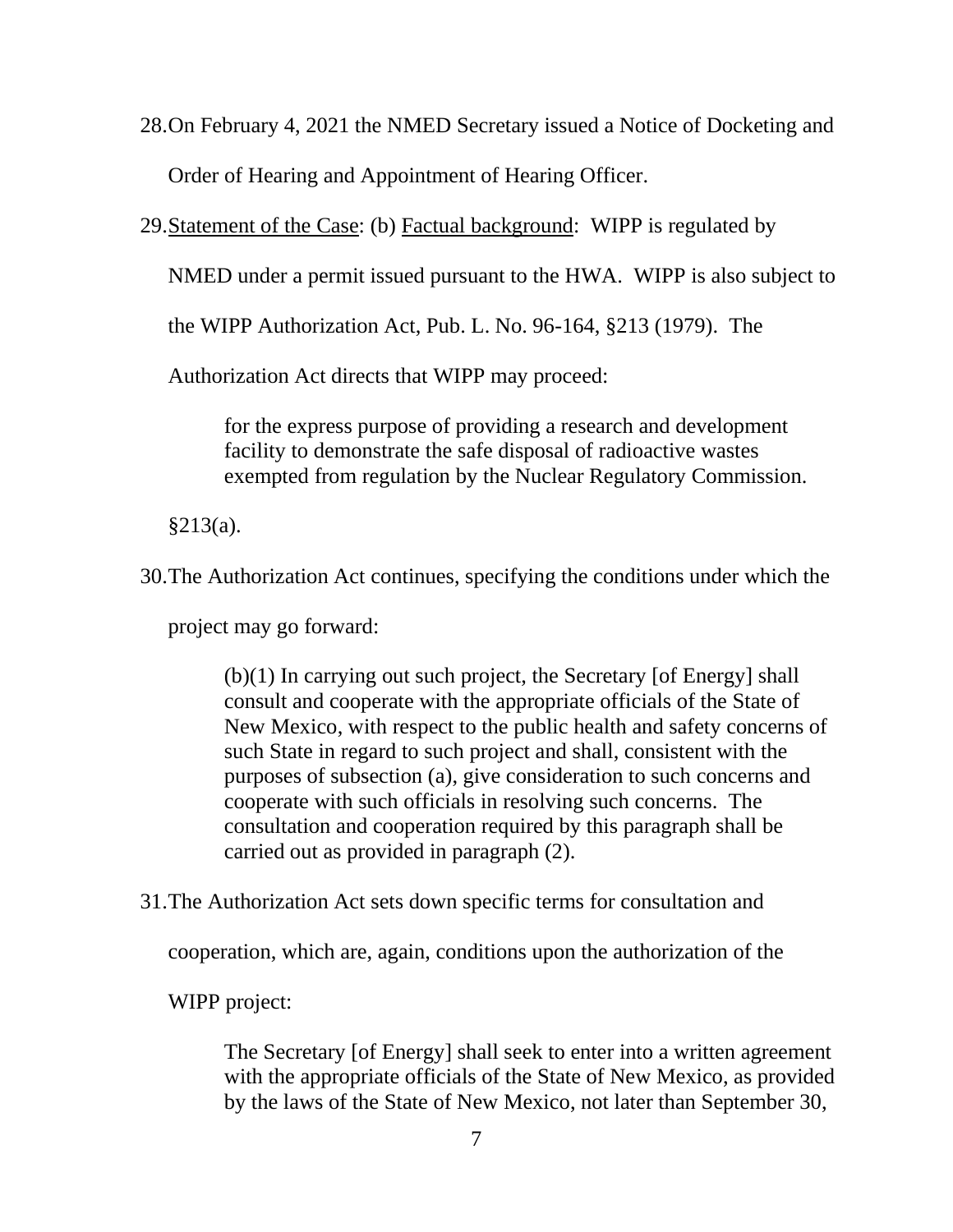1980, setting forth the procedures under which the consultation and cooperation required by paragraph (1) shall be carried out. Such procedures shall include as a minimum—

- (A) The right of the State of New Mexico to comment on, and make recommendations with regard to, the public health and safety aspects of such project before the occurrence of certain key events identified in the agreement;
- (B) Procedures, including specific time frames, for the Secretary to receive, consider, resolve, and act upon comments and recommendations made by the State of New Mexico; and
- (C) Procedures for the Secretary and the appropriate officials of the State of New Mexico to periodically review, amend, or modify the agreement.

32.By the statutory date in 1980, DOE had refused to sign the State's proposed C&C Agreement. SRIC Ex. 14 at 3. In early 1981 DOE determined to proceed with the first two shafts. In May 1981 New Mexico Attorney General Jeff Bingaman filed suit (*State ex rel. Bingaman v. U.S. Department of Energy*, Civil Action No. 81-0363 JB) (D.N.M.)) to enjoin construction until there was a binding agreement to protect the state's rights and address concerns about site suitability and off-site impacts. *Id.* 

33. The 1981 litigation is expressly brought on behalf of the State of New Mexico and its citizens. The rights and interests of citizens are repeatedly invoked. Complaint at ¶¶ 1, 4, 6, 9, 10, 45, 54, 101, 102, 103, 106, 130, Prayer at III.B, IV.B., *State ex rel. Bingaman v. U.S. Department of Energy*, Civil Action No. 81-0363 JB) (D.N.M.). The suit was brought under the Tenth Amendment, the National Environmental Policy Act, 42 U.S.C. §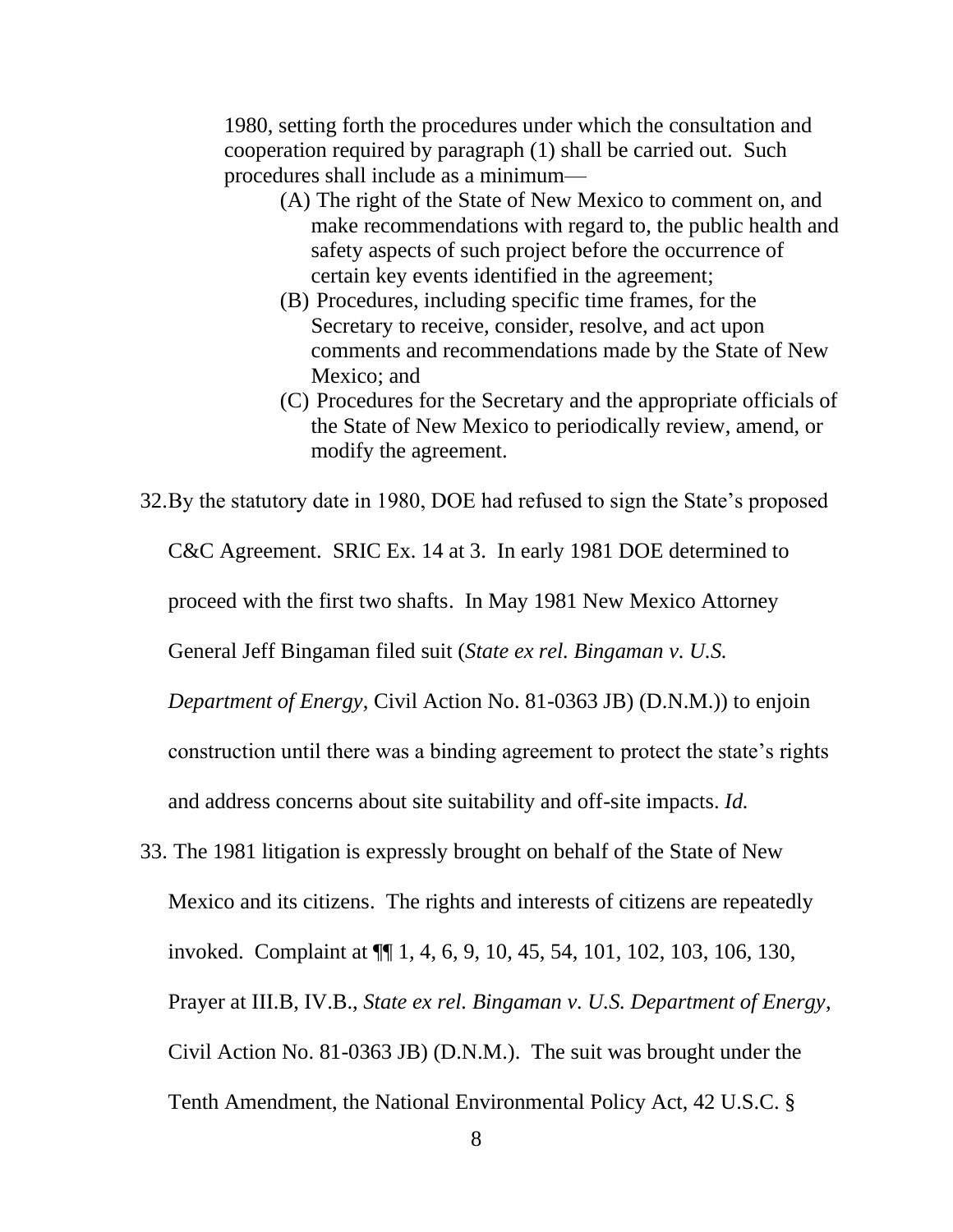4321 et seq. ("NEPA"), the Federal Land Policy and Management Act, 43 U.S.C. § 1701 *et seq.* ("FLPMA"), the WIPP Authorization Act, Pub. L. No. 96-164, § 213 (1979), and the Administrative Procedure Act, 5 U.S.C. § 551 *et seq.* (*See* Complaint ¶¶ 40-56 (Tenth Amendment), ¶¶ 49-56 (Authorization Act), ¶¶ 65-106 (NEPA), ¶¶ 107-130 (FLPMA)).

34.Settlement talks followed, and in the resulting Stipulated Agreement DOE agreed that the attached C&C Agreement is "binding and enforceable":

> This consultation and cooperation agreement shall be a binding and enforceable agreement between the Department of Energy and the State of New Mexico . . . .

AR 200503, Stipulated Agreement at 3.

35.The Stipulated Agreement and accompanying Consultation and Cooperation Agreement ("C&C Agreement"), filed in United States District Court on July 1, 1981, established a process for submission of data by DOE, review by the State and citizens, comment by the State and citizens, consideration of comments and response by DOE, and resolution of their comments *in advance* of key events.

36.The Stipulated Agreement (AR 200503) that stayed the 1981 litigation states specifically as follows in ¶ 2:

> The United States Department of Energy shall prepare and provide to the State of New Mexico and the public a formal, public document containing a summation of the results of all experiments and studies conducted during the SPDV phase and site validation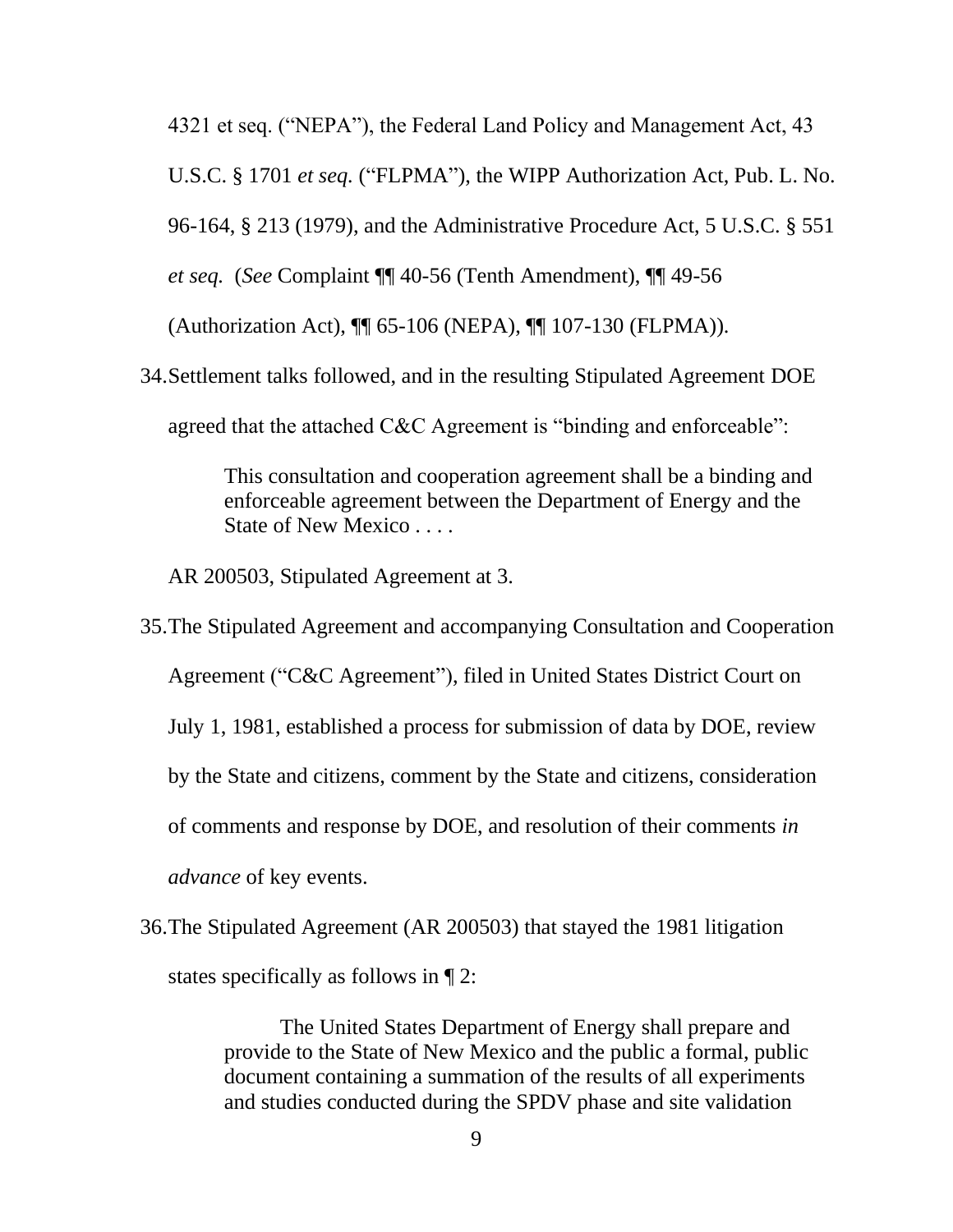phase of the WIPP project at least sixty (60) days prior to any decision as to whether the information obtained from the SPDV program and site and design validation tests warrants the commencement of construction of the permanent facility for the full WIPP repository which decision is now estimated to be no earlier than September of 1983. Within such period the State of New Mexico and interested members of the public shall have an opportunity to comment on that document as it relates to the decision to commence construction of the permanent facility for the full WIPP project. After receiving, reviewing, considering and responding to any comments made by the State and interested members of the public, the Department of Energy shall enter a final decision on whether the information obtained from the SPDV program and site and design validation tests warrants the commencement of permanent facility construction for the WIPP project.

Subsequent paragraphs call for interim and final reports to be provided to the

public and a similar comment and response process. (¶¶ 3, 4, 5). Further

language emphasizes that "interested members of the public" participate in

the resolution of comments addressed to waste shipments:

The Department of Energy shall afford the State of New Mexico and interested members of the public a 45-day review and comment period and shall consider and respond to such comments prior to the decision to transport any waste into the State for emplacement at the WIPP site.

¶ 5. DOE agreed to give the State and the public a reasonable review period before any decision to change the WIPP project to a high-level waste

repository.  $\P$  6.

37.Under the C&C Agreement, the State may disseminate data furnished by the DOE and "may elicit comments and concerns from the public thereon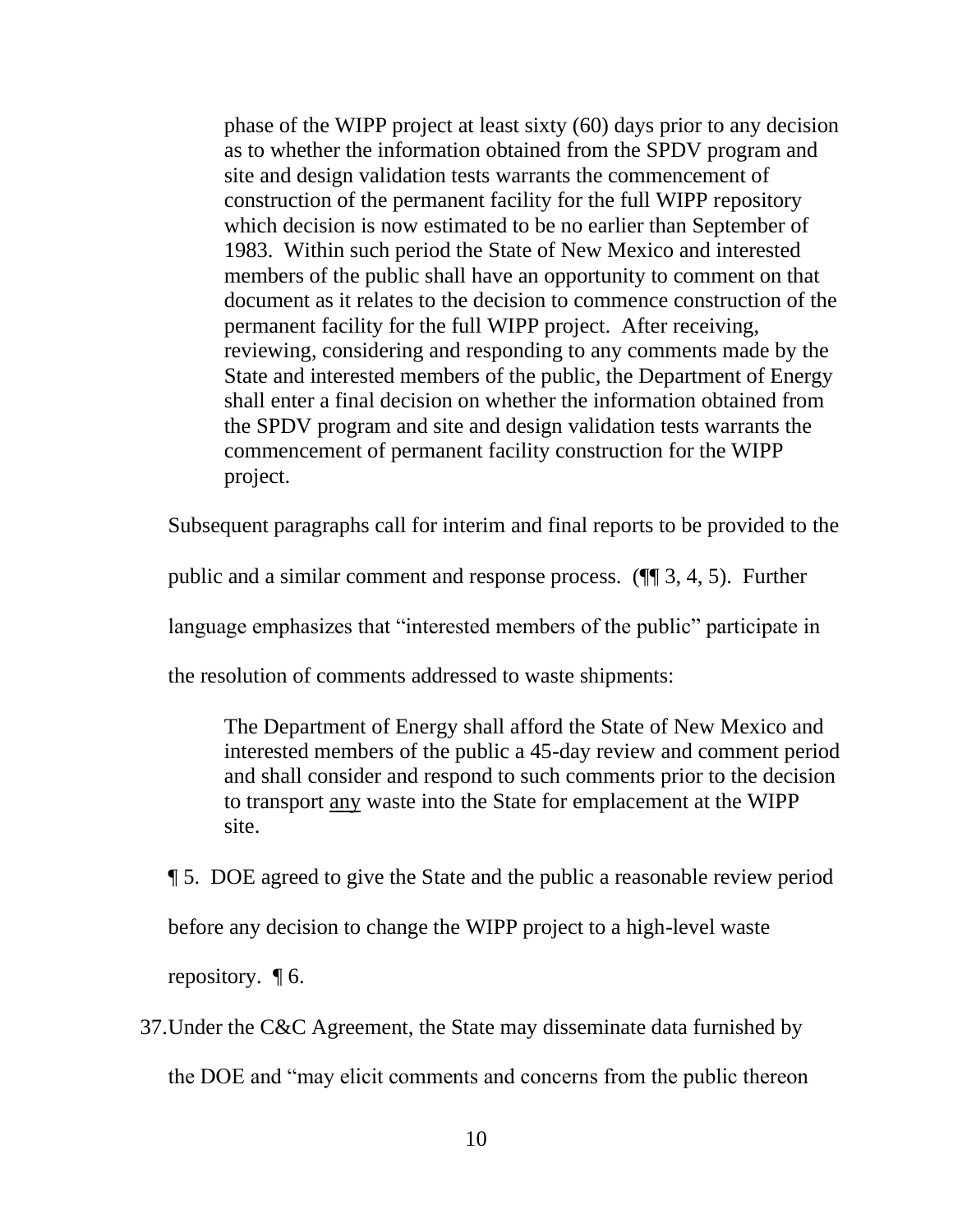for communication to the DOE." (AR 200503, First Modif. ¶ 3). Further, the State may solicit and transmit public input to the conflict resolution hearing officer. (AR 200503, C&C Agreement ¶ IX.M). DOE agreed that it shall not commence a "key event" if such is inconsistent with the State's expressed concerns, except by order of the Secretary of Energy, which must include a statement of reasons. AR 200503, C&C Agreement, Art. IX.

- 38.As part of the C&C Agreement, DOE agreed to the Working Agreement AR 200503, Working Agreement. In that agreement (Rev. 1) (April 8, 1983), DOE agreed to issue the Site Validation Summary Report at least 60 days before a decision to construct "the full WIPP repository," and to "review, consider and respond to any State or public comments before entering a final decision to construct the WIPP repository." (At IV.F. $6(e)(2)$ ).
- 39.The Working Agreement details the information to be published, and therefore subject to comment and response, before a "decision to construct the full WIPP repository":

Site Validation Summary Report containing a summation of the results of all experiments and studies conducted during the SPDV phase and site validation phase at least sixty (60) days prior to the issuance of the Final Validation Declaration, i.e., the "Decision to Construct the full WIPP Repository."

(1) State and public shall have sixty (60) days in which to comment on the document.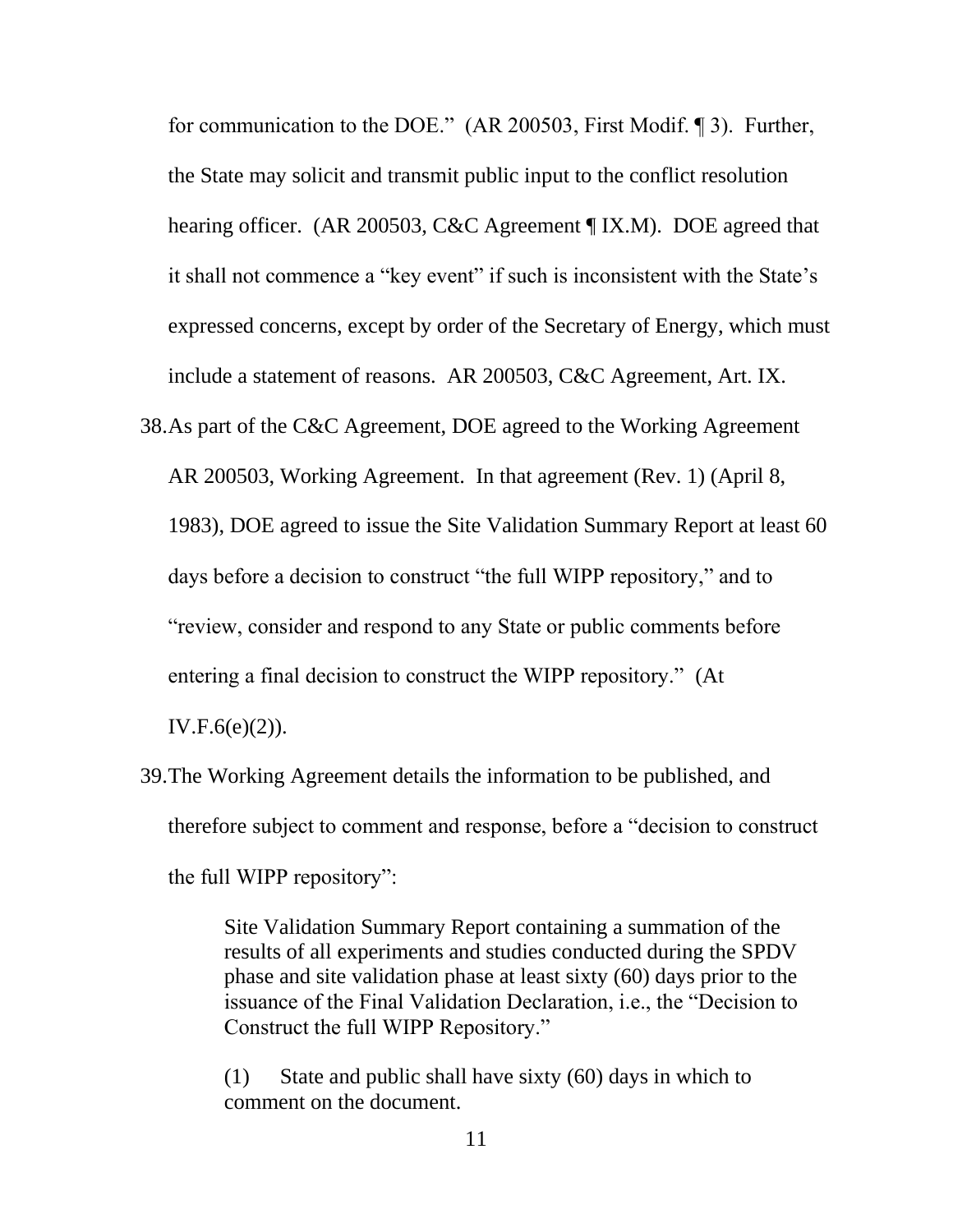(2) DOE shall review, consider and respond to any State or public comments before entering a final decision to construct the WIPP repository.

AR 200503, Working Agreement, Rev. 1 at 5.

- 40.Additionally, in the Working Agreement, DOE agreed to publish certain investigations and reports, to allow 45 days for comments by the State and the public, and to "consider and respond to such comments prior to the decision to transport any waste into the State for emplacement at the WIPP site." At IV.K.8.
- 41.The Working Agreement requires DOE to publish the WIPP Safety Analysis Report ("SAR"). The SAR "constitutes the most comprehensive document concerning WIPP both in general and specifically as related to public health and safety as well as other matters." AR 200503, Working Agreement at III.A. The SAR repeatedly describes and depicts the WIPP design of four shafts and eight underground panels. SRIC Ex. 4, which is part of the SAR, is a plan showing the original design of WIPP, as presented by DOE, incorporating four shafts and eight panels, plus the possible Panels 9 and 10 formed from access drifts.
- 42.Dr. James Channell was a member of EEG, a State-sponsored environmental and scientific group chartered to give an independent assessment of WIPP, starting in 1979. May 20, 2021 Tr. 79 ll. 12-18. Dr.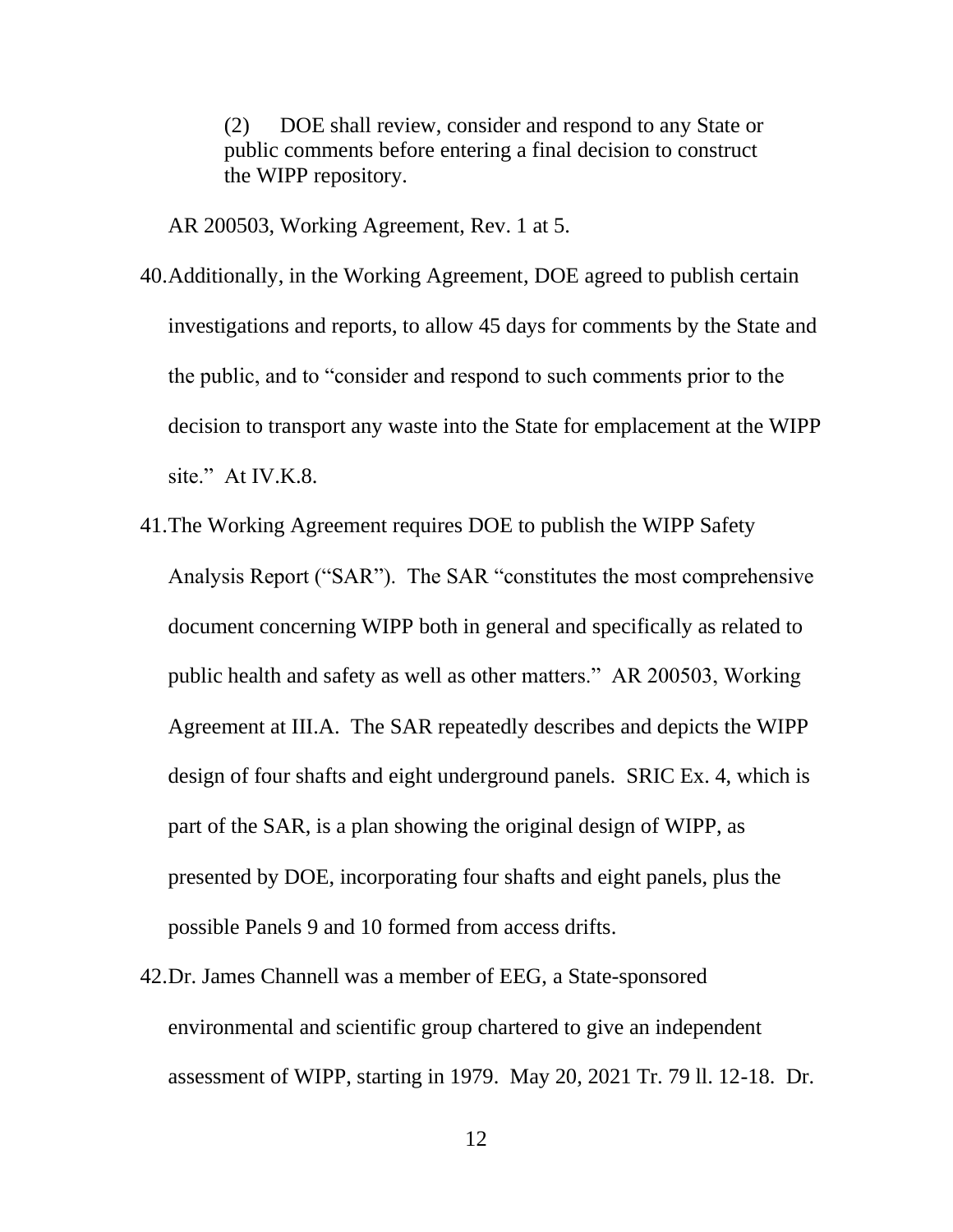Channell testified that "a limited scope for the WIPP project was a primary concern by New Mexico in order to prevent WIPP becoming the dumping ground for high-level waste and commercial spent fuel." *Id*. Tr. 80 ll. 4-7 (Channell). Further, "The State of New Mexico engaged in a good faith effort with DOE to allow the original WIPP project to proceed. If they had not, it would never have proceeded." *Id*. Tr. 81 ll. 19-21 (Channell).

43.Dr. Channell made clear that the C&C Agreement limited the permissible area of the WIPP project:

> And there was a concern about limiting the project and including the underground footprint. This fifth shaft increases the underground footprint of WIPP. Regardless of what comes after that, it increases the original footprint of WIPP. And a permit from the Environment Department does not qualify as a modification of the C&C agreement.

(May 20, 2021 Tr. 81 l. 22—82 l. 2) (Channell).

44.DOE has now formed plans to enlarge WIPP beyond the limits of its area and period of operation that DOE originally planned and agreed to with the State under the C&C Agreement. For unstated reasons, DOE intends to pursue such expansion plans without disclosing in NMED proceedings the nature and extent of its plans to expand WIPP. In the absence of such disclosure, NMED has elected to support, sub silentio, DOE's expansion plans and to disregard the limitations on WIPP's design that DOE committed to in the C&C Agreement.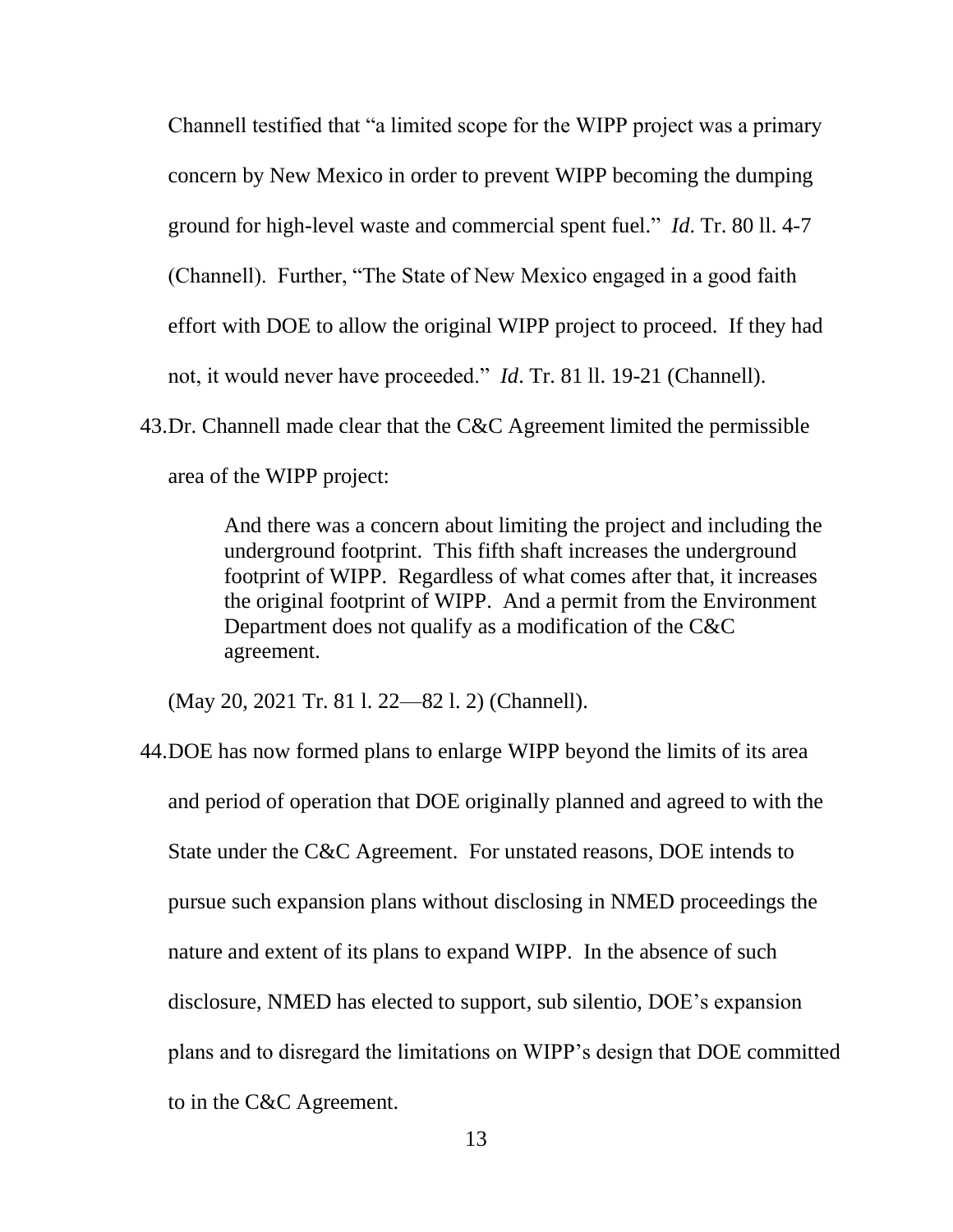- 45.NMED has cooperated in DOE's concealment by excluding any evidence of DOE's expansion plans from the new shaft permit modification process and, specifically, holding a public hearing where NMED prevented the parties and the public from addressing the subject of WIPP's expansion. Such actions by DOE and NMED violate the statute and the rules governing permit modification and invalidate the result of that process. (74-4-4(7) NMSA 1978; 20.1.4.6 NMAC; 20.4.1.901.A(5) NMAC).
- 46.This original design of WIPP, with four shafts and eight disposal panels, was the basis for the Environmental Protection Agency's ("EPA") review of DOE's initial application for certification under the 1992 WIPP Land Withdrawal Act, Pub. L. No. 102-579 (1992) ("LWA"). It was also the basis for NMED's initial issuance of a Permit under the HWA in 1999.
- 47.WIPP has been built in accordance with the original design. The eight panels will soon be filled. Now, DOE has developed plans to enlarge WIPP beyond the limits of the original design, to which it committed in the C&C Agreement. The existence of such plans is disclosed in a series of publications issued by DOE, the National Academy of Sciences (NAS) and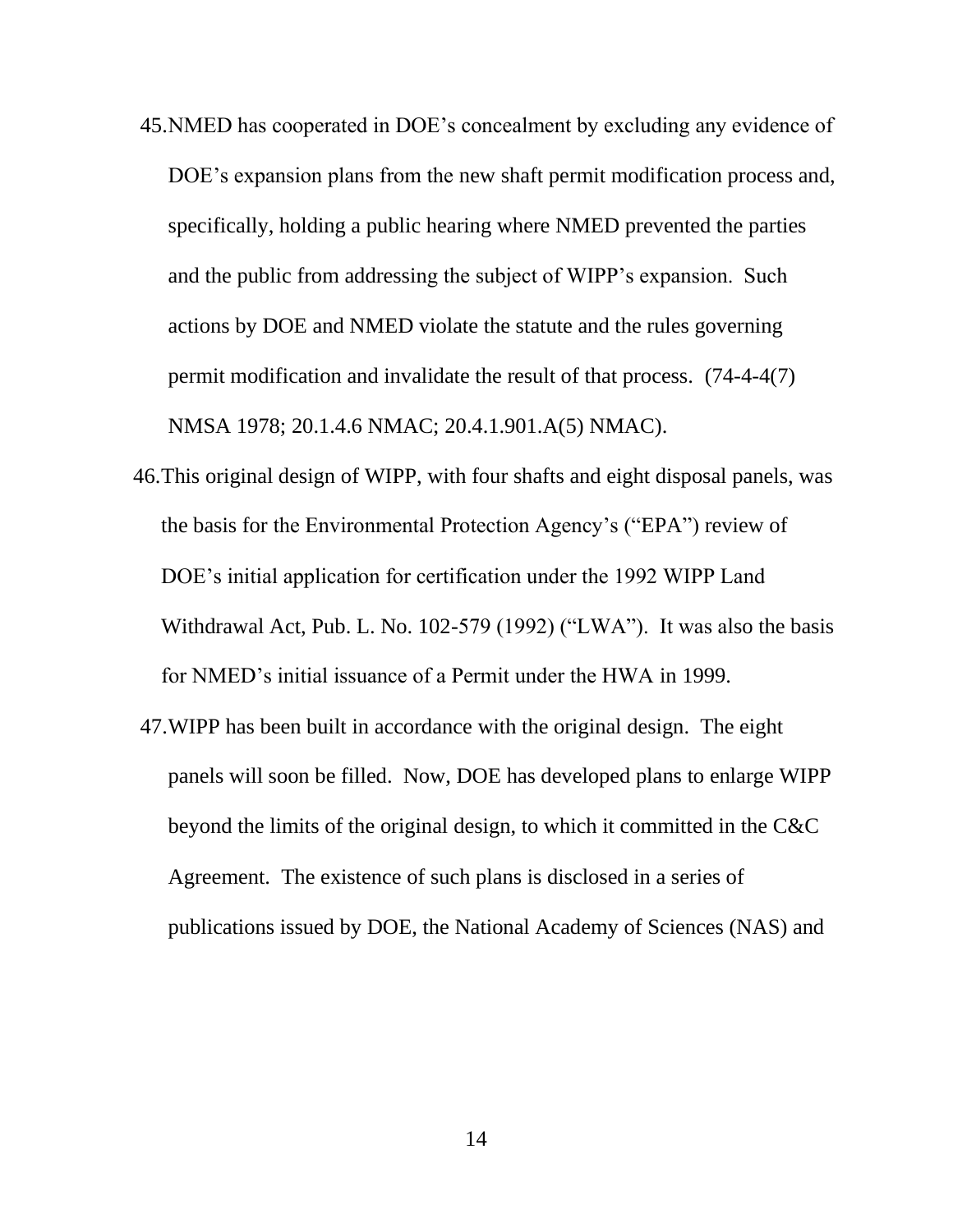the Government Accountability Office (GAO), which are public documents and are in the record of this case.<sup>1</sup>

- 48.These documents do not disclose the extent of the expansion that DOE plans. DOE does not disclose its expansion plans in this proceeding, even though the expansion conflicts with DOE's written agreement to the original design, with four shafts and eight panels, as the "full WIPP."
- 49.WIPP operates by mining underground disposal space, filling it with waste, and then closing the space that has been filled. DOE's main expert witness, Bob Kehrman, stated that in order to continue in operation, the facility must expand:

Q. Yeah. Now, WIPP as a facility operates by mining disposal space and putting waste into it, true? A. Yes, sir.

<sup>&</sup>lt;sup>1</sup> DOE Carlsbad Field Office Draft 2019-2024 Strategic Plan (WIPP to operate through 2050, receive entire "existing defense [transuranic] waste inventory."); Memorandum, R. Kehrman (Dec. 16, 2019) (WIPP to receive shipments through 2052); Final Supplement Analysis of the Complex Transformation Supplemental Programmatic EIS, DOE/EIS-0236-S4-SA-02 (Dec. 2019) (TRU waste from plutonium pit production in 2030-2080 will go to WIPP, at 65); Environmental Management Strategic Vision 2020-2030 (Utility Shaft will facilitate mining additional panels.); HWA Permit Renewal Application (March 31, 2020) ("a final waste emplacement date is unknown at this time.") (FR 200318 at 59-60); EIS for Plutonium Pit Production at the Savannah River Site, DOE/EIS-0541 (Sept. 2020) (TRU waste from pit production in 2030-2080 would go to WIPP) (at S-31)); Supplement Analysis for WIPP Site-Wide Operations, DOE/EIS-0026-SA-12 (April 8, 2021) ("DOE needs to excavate two replacement panels . . . ", new shaft and drifts give access to "replacement" panels.); EM Strategic Vision 2021-2031 (April 13, 2021) ("WIPP is currently anticipated to operate beyond 2050," at 50). See AR 400422; SRIC Ex. 14 at 5-8.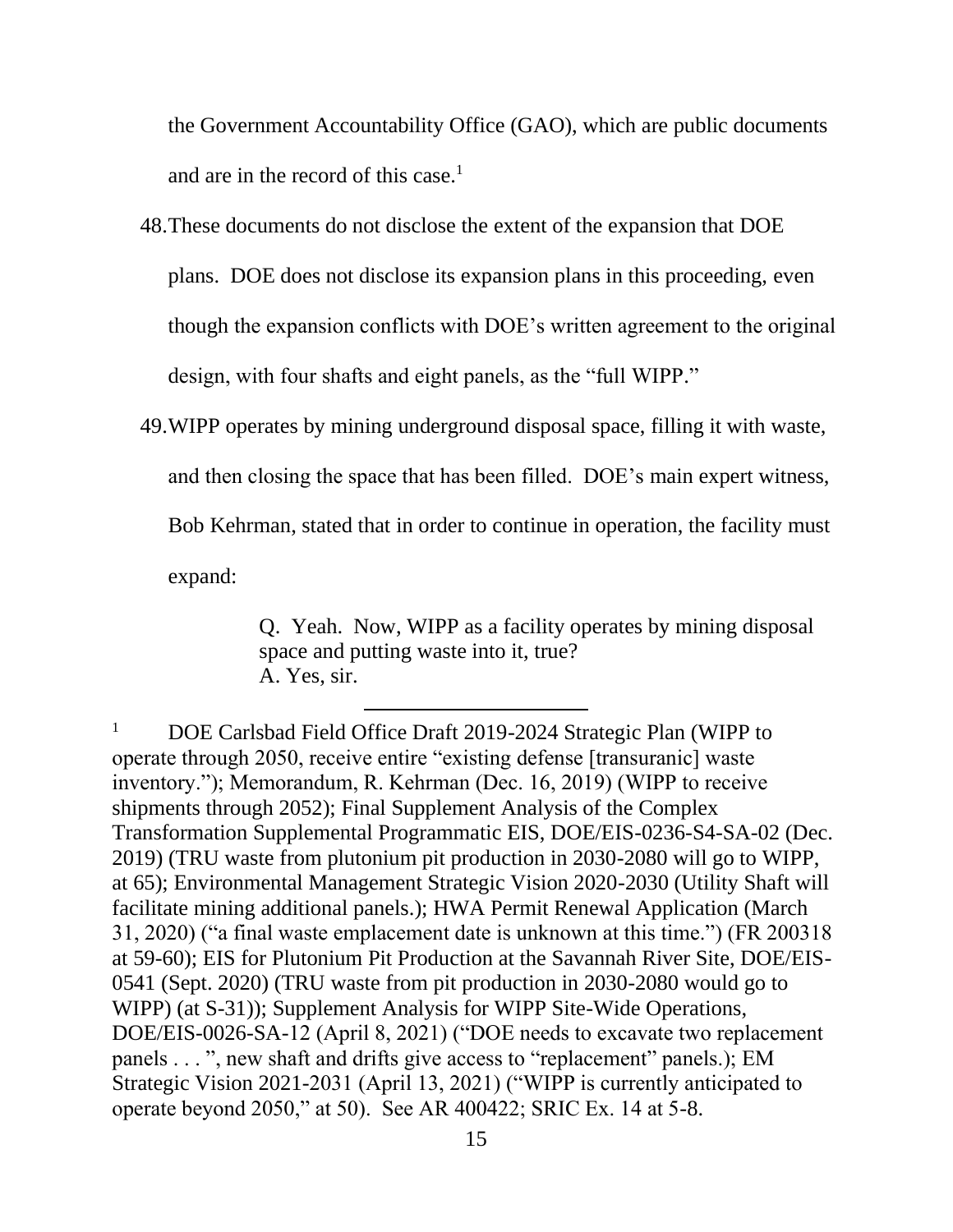Q. And if WIPP is to continue operating, it must continue mining disposal space, true? A. Yes. Yes, sir.

May 17, 2021 Tr. 89 ll. 17-22 (Kehrman). He also stated that the PMR here assumes continued operation of the facility:

> Like I said, we prepared this permit modification to describe the ventilation system for the underground. Inherent in that is the assumption that operations will continue.

May 17, 2021 Tr. 99 l. 12-16 (Kehrman).

- 50.Waste disposal operations in the original repository of four shafts and eight panels are expected to end in 2024. (Permit at G-6). When the eight disposal panels in the original design are filled and/or closed, WIPP can receive no more waste. At that point, to continue waste disposal, WIPP must expand, *i.e.*, excavate more disposal panels.
- 51.The PMR here proposes to construct a fifth shaft, which would not be operational until 2025 at the earliest. That shaft, in itself, is an expansion beyond the agreed-on design for the "full WIPP." (May 20, 2021 Tr. 81 l. 22—82 l. 2) (Channell). The new shaft and associated drifts would cost \$197,000,000. To justify such expenditure, DOE plans to expand the underground repository by excavating additional disposal panels.
- 52.DOE's publications disclose that DOE plans to dispose of waste at WIPP for several decades beyond 2024. Some documents refer to disposal operations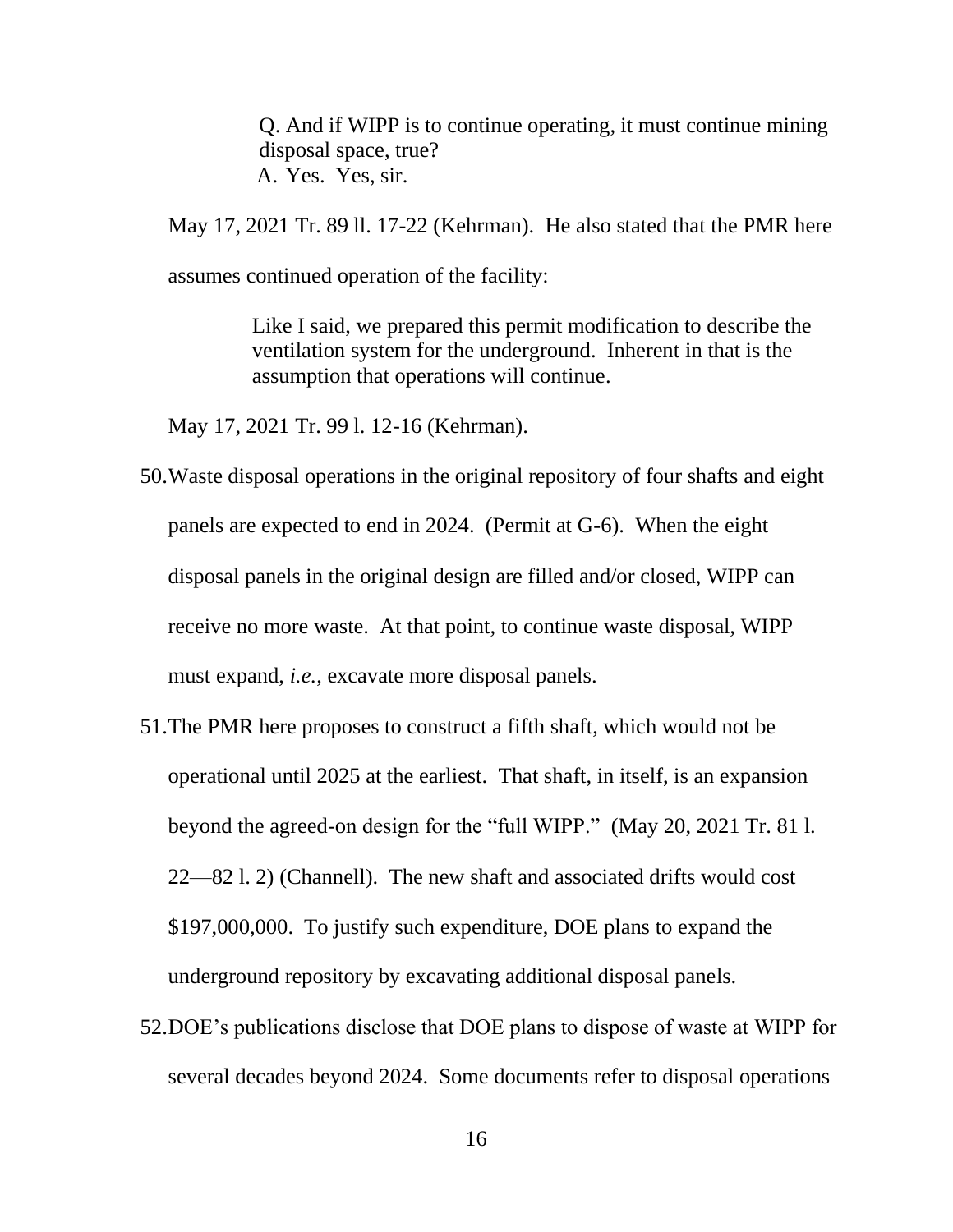extending to the 2050's. Some refer to plans to dispose of waste into the 2080's. Such plans would necessarily include thousands of shipments of radioactive waste across New Mexico highways and use of WIPP's mining, maintenance and disposal infrastructure for many decades beyond 2024.

- 53.NMED, siding with DOE, moved before the hearing to exclude from the public process any evidence of the expansion of WIPP. (Motion in Limine, March 31, 2021). The Hearing Officer issued a ruling *in limine* on April 26, 2021 that such evidence would be excluded. Counsel for the other parties, such as SRIC, were directed not to ask questions about WIPP's future expansion. Citizen witnesses were directed not to testify or ask questions about WIPP's future expansion. The Hearing Officer made no findings of fact concerning WIPP's future expansion.
- 54.WIPP's future is based on expansion, or it has no future. The new shaft and drifts would be an expensive investment in WIPP's future. But the Hearing Officer excluded, as irrelevant, any evidence or public comment from hundreds of people about the future operation of WIPP, about the impact of decades of additional operation upon communities through which the waste trucks would go, and upon communities exposed to the risks of radioactivity releases.
- 55.The Hearing Officer ruled:

17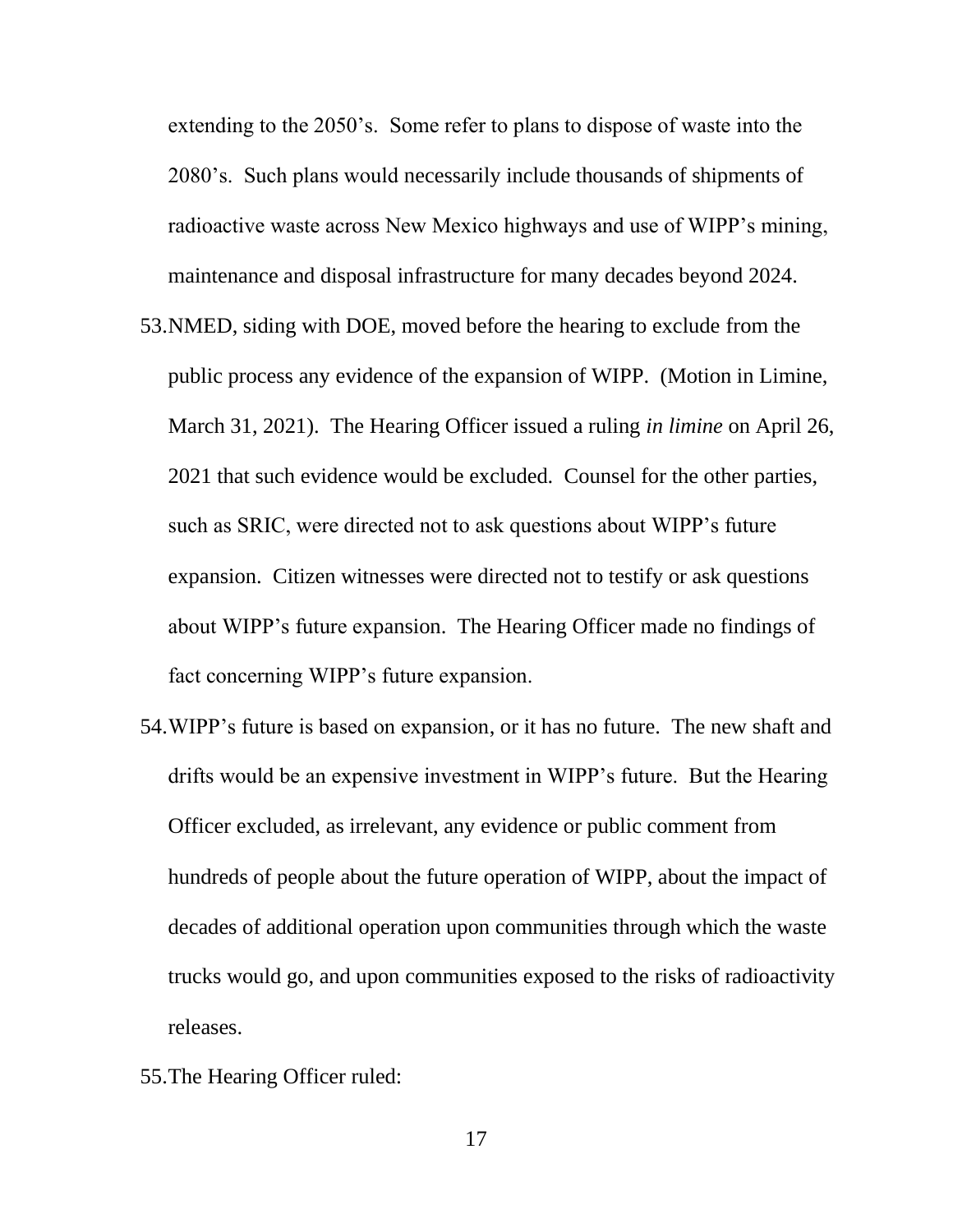I don't know if you know the subject matter of tonight's hearing, but this is regarding a permanent [*sic*; permit?] modification request made by the Department of Energy and the WIPP operator to add a fifth ventilation shaft and associated drifts. We're not here to talk about any future expansion of the WIPP facility. When you make a public comment, please make sure that it's relevant to that issue. (May 17, 2021 T. 132 ll. 18-24).

Ms. Weehler, before you begin, I hope that you heard what I said before about relevancy. (Id. 134 ll. 12-13.)

56.The Hearing Officer professed that he had excluded evidence about the

expansion of WIPP because the Permittees and the HWB *stated* that the

purpose of the new shaft and drifts was only ventilation:

HEARING OFFICER: But Mr. Lovejoy, the reason that I put future expansion out of bounds for this hearing was because the DOE, the WIPP operators and the New Mexico Environment Department have all—have all presented evidence that Shaft No. 5 and the associated drifts are needed to restore the air circulation that they had before the 2014 incident. Now, I'm not saying, sir, that it is not possible that the Shaft no. 5 could someday also facilitate future expansion. I'm not saying that at all. I don't know that. But it is not on the table because they have not come to the New Mexico Environment Department and said we have—we want a draft permit change, a modification for this expansion of the panels or whatever it is that they would say. And that's why that's not on the table for tonight's hearing.

(May 19, 2021 Tr. 177 l. 19 – 178 l. 8). Thus, the Hearing Officer ruled that, in this hearing, the purpose of the shaft and drifts must be deemed limited to ventilation. But the fact is, and the Record shows, that, without

physical expansion, there can be no more waste disposal and no need to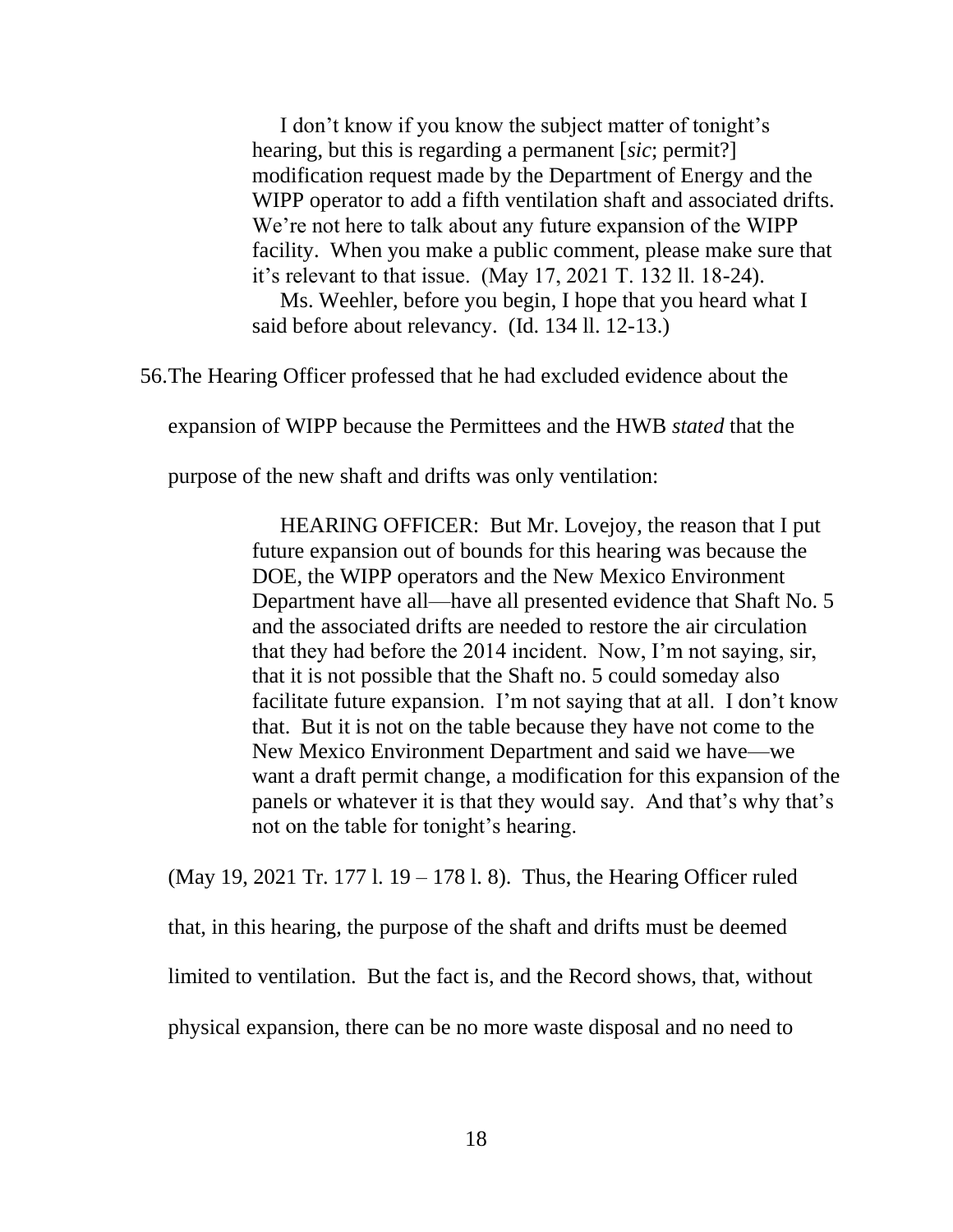ventilate anything. Thus, if ventilation capacity is added, it clearly serves the purpose of ventilating future disposal space.

- 57.The Hearing Officer also explained the exclusion of evidence of expansion based on the fact that only certain permit language was proposed to be modified in the PMR, and so only that language should be discussed in the hearing. (Report at 5-6, FF 119, 147, CL 33). But in a PMR proceeding, all relevant evidence is admissible (20.1.4.400.B(1) NMAC), and the draft permit is required to contain all permit terms and conditions, any and all of which clearly may be considered in ruling on a PMR.  $(20.4.1.901.A(1)(a))$ NMAC).
- 58.However, the Hearing Officer was emphatic: "My order precludes discussion of future expansion." May 20, 2021 Tr. 122 ll. 5-6. He cautioned counsel:

HEARING OFFICER: Mr. Lovejoy, there's been an objection based on asked and answered, and I'm going to sustain the objection, and I'm also going to caution you that you have been skirting very close, very close to the line that I established in my order in limine that said future expansion is not on the table for discussion during this hearing, that we're here for the Permit Modification Request.

(May 19, 2021 Tr. 95 ll. 11-19).

59.The Hearing Officer had, in granting the motion in limine, said that the

parties were free to offer evidence on the 40 C.F.R.  $\S 270.42(c)(1)(iii)$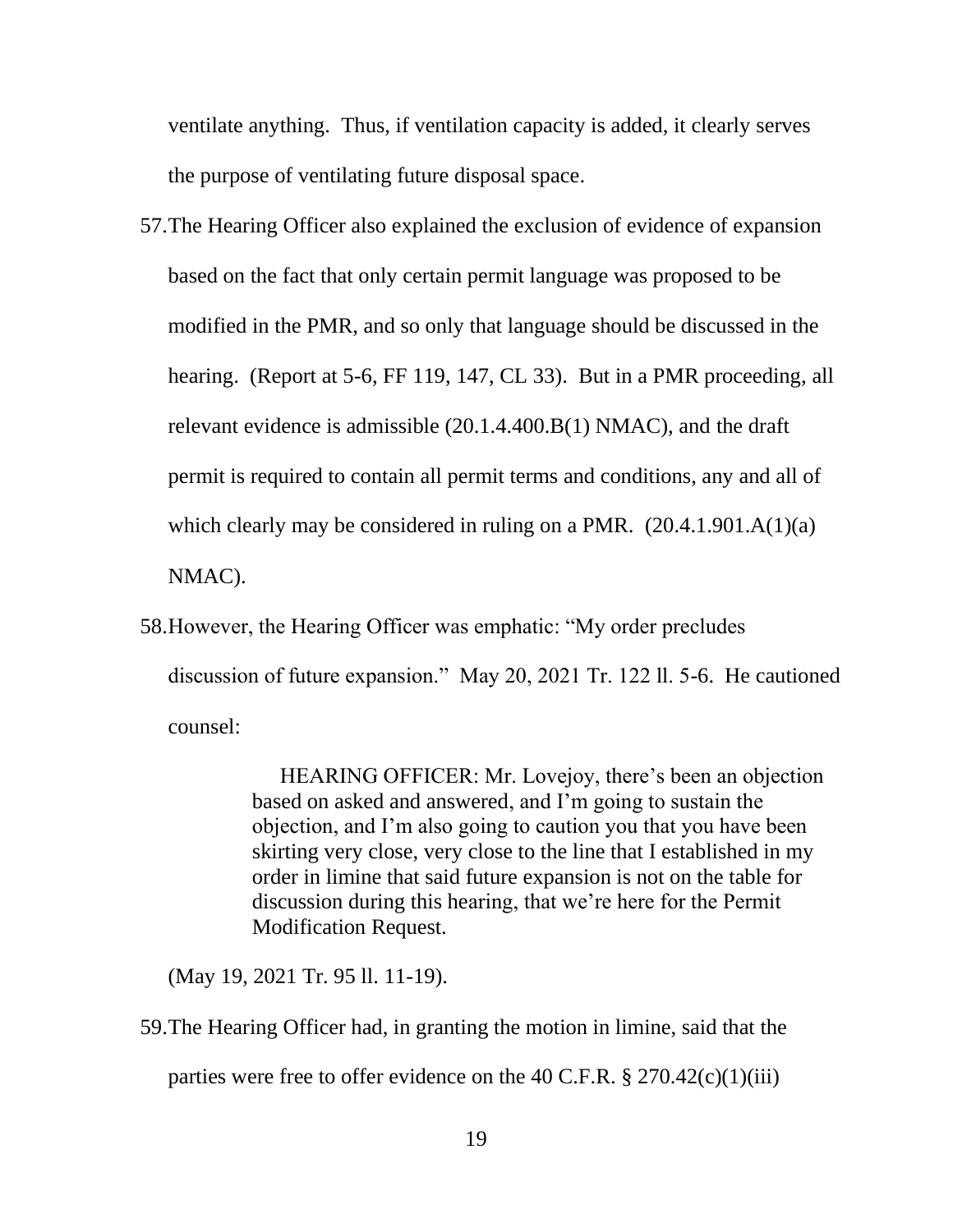"need" for the new shaft and drifts. (Order, April 26, 2021). But when Mr.

Hancock of SRIC testified that the need for the proposed shaft and drifts was

to expand the disposal facility beyond its original design, the Hearing

Officer cut him off:

HEARING OFFICER: Mr. Hancock and Mr. Lovejoy, I know you understand my order in response to the motion in limine, so I'm asking you not to go into this subject. If you do, we'll have to strike it from the record. And we'll have to end your case-in-chief prematurely. So please, avoid this subject. Thank you.

(May 19, 2021 Tr. 151 ll. 7-12.). He continued:

However, if you're talking about future expansion, you are in violation of that order because what I said was future expansion is future expansion and when and if that comes in a draft permit, then we will go through the same process like we are tonight about that future expansion.

(May 19, 2021 Tr. 152, ll. 18-22).

60.The Hearing Officer refused to admit recent documents published by DOE and referring to its plan for additional disposal panels. (May 19, 2021 Tr. 167 ll. 9-22) (SRIC Ex. 6). A document issued by the GAO showing planned WIPP expansion, based upon DOE information, was also refused. (Id. 167 l.  $24 - 168$  l. 16) (SRIC Ex. 7). The Hearing Officer apparently dismissed these and other documents from several federal agencies as unreliable, without explaining why. (FF 48).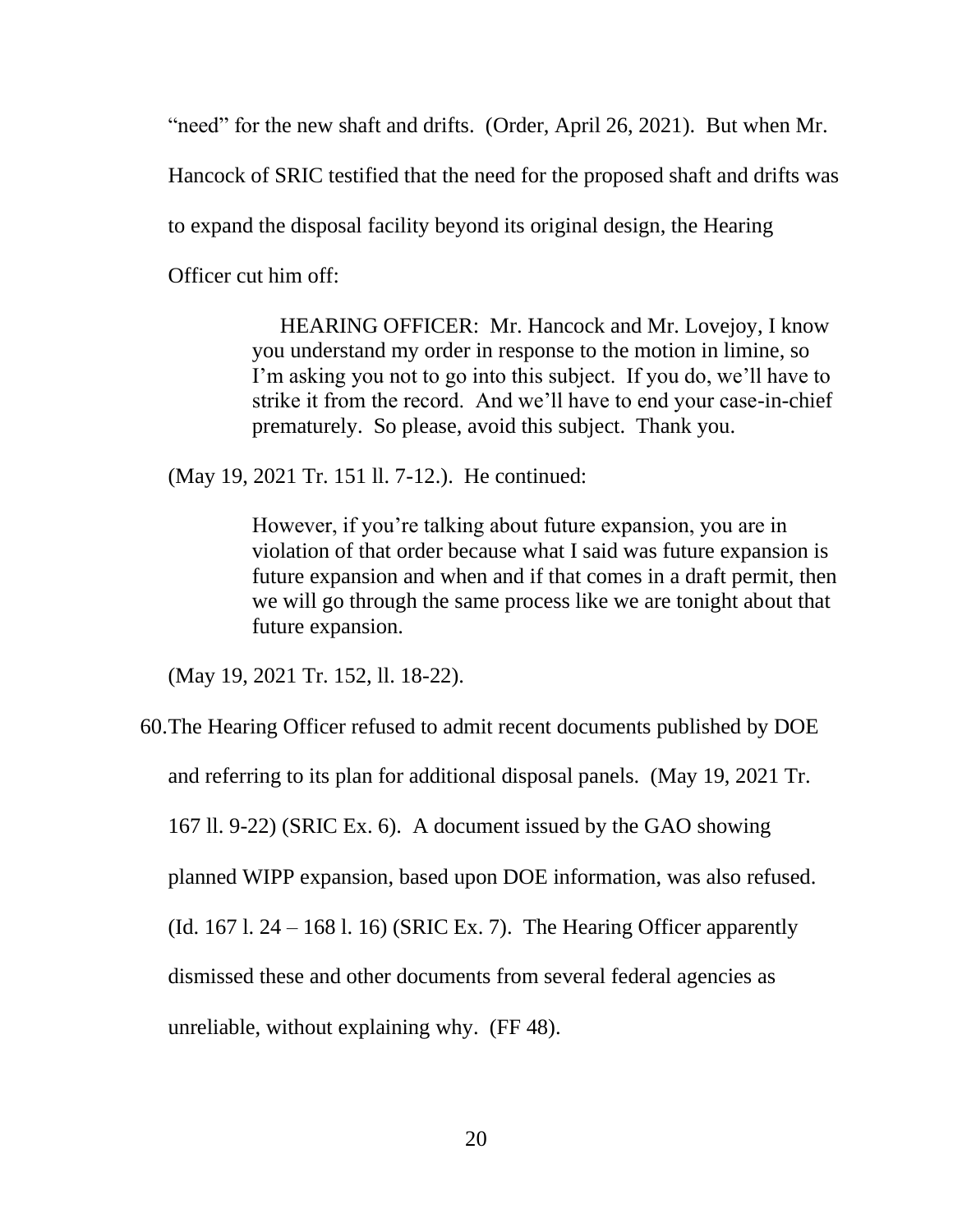61.The Hearing Officer ultimately heard some testimony about DOE's evident intention to break its agreement with the State and expand WIPP beyond the physical footprint and the duration that it had committed to, extending the operating period by decades and affecting communities where waste is generated, or those along the transport routes to WIPP, or those near the disposal facility. (May 17, 2021 Tr. 135 ll. 18-19; *Id.* 138 ll. 20-25; 139 ll. 17-24, 140, ll. 4-11; May 18, 2021 Tr. 7 l. 20-8 l. 7; *Id.* 10 l. 1- 11 l. 15; May 19, 2021 Tr. 132 ll. 4-10, 133, ll. 8-13; *Id.* 136, l. 19- 137 l. 18.). Other witnesses expressed consternation that DOE, having committed to a repository with eight panels and operations ending in 2024, reneged on its commitments, and they questioned whether DOE would fulfill more recent promises about the management of hazardous and radioactive waste at WIPP. (May 19, 2021 Tr. 134 ll. 12-23, 135 ll. 7-18). But he then ruled such evidence irrelevant (FF 119; FF 147; CL 33; CL 48) and made no factfindings reporting these witnesses' descriptions of community impacts. 62.The public notice of the hearing stated that the public might attend and testify on non-technical subjects and cross-examine witnesses. (AR 210315

) (March 18, 2021):

Through this Hearing Public Notice, NMED announces a public hearing to accept additional public comment on the draft Permit and provide persons a reasonable opportunity to present testimony,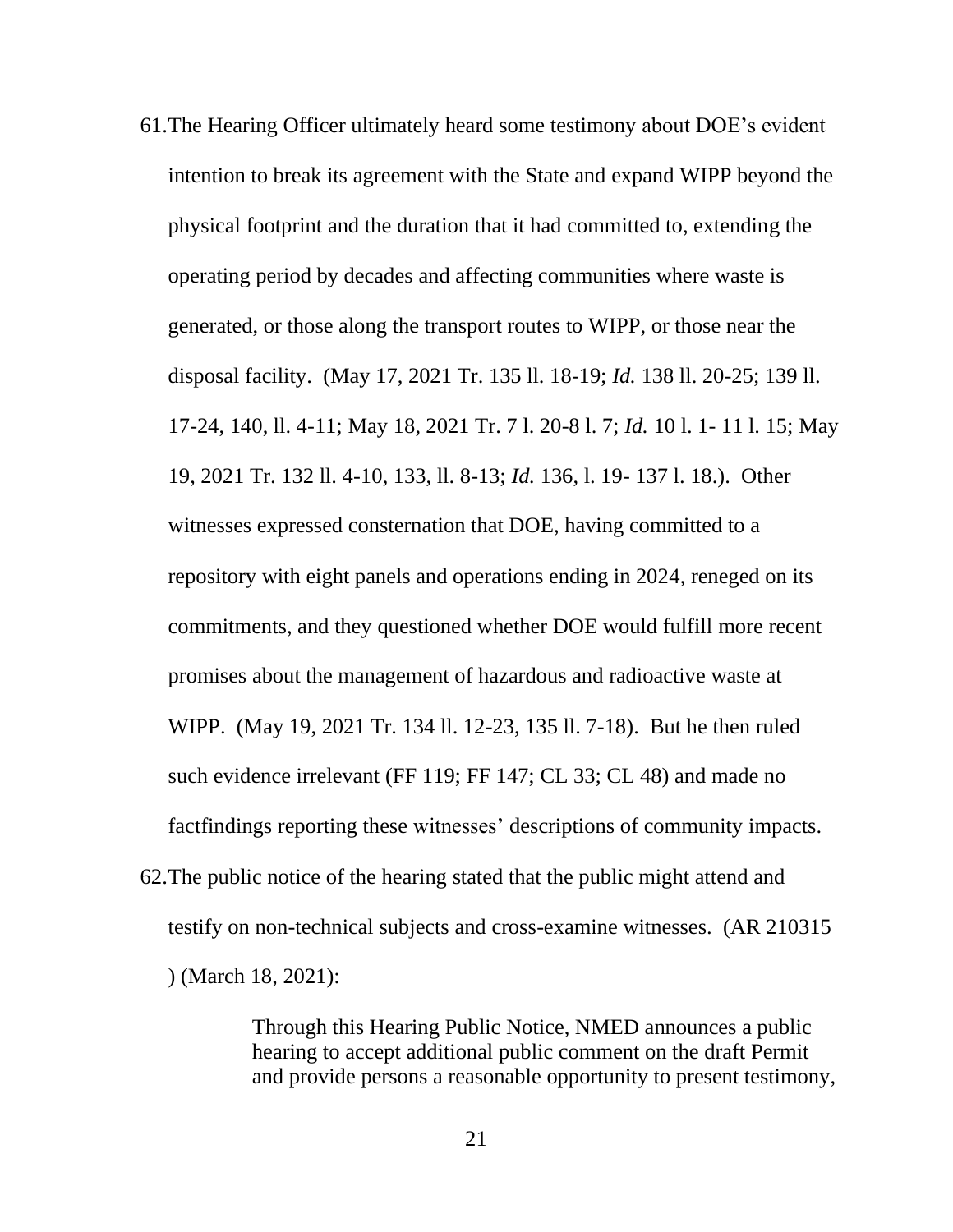as well as to examine witnesses on the draft Permit prior to issuance of a final decision. at 2.

The public hearing will provide interested persons a reasonable opportunity to present data, views, and arguments, as well as to examine witnesses. The hearing will also afford an opportunity for all persons to present comments. at 3.

At the public hearing, the Department will accept technical testimony and non-technical oral comments. The Hearing Officer may set reasonable limits on the time allowed for technical testimony and oral comments. Technical testimony and oral comments on the draft Permit shall be accepted at the public hearing, in accordance with the Department regulations as set forth below. at 4.

Pursuant to the February 12, 2021 Scheduling Order, the Hearing Officer will accept non-technical public comment at various and convenient times throughout the hearing. at 5.

63.However, 21 days before the hearing the Hearing Officer ruled *in limine,* in

response to a motion by NMED (Motion in Limine, March 31, 2021),

supported by the Permittees (Joint Response, April 14, 2021), that evidence

of future expansion of the WIPP facility would not be admitted. (Order,

April 26, 2021). And so the hearing proceeded. Although some testimony

entered the record about the expansion of WIPP, the public was cautioned

that the subject was "out of bounds," parties were forbidden to address the

issue of expansion, and the Hearing Officer made no mention of such

evidence in his Report, which the Secretary adopted in toto.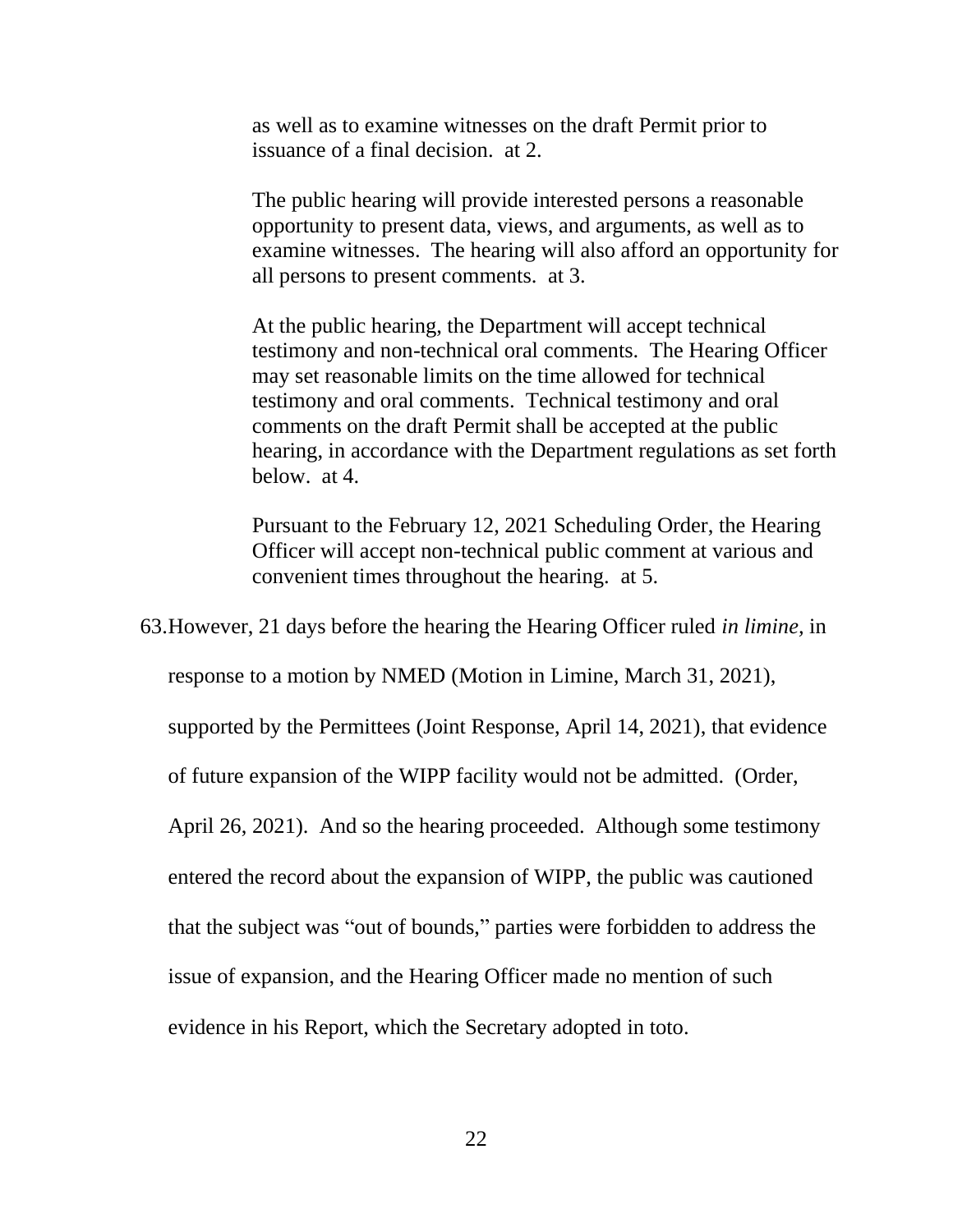64.SRIC offered evidence of the Permittees' plans to expand the repository (Notice of Intent, Testimony at 6-9, May 3, 2021) and stated what should be obvious: that the construction of a \$197,000,000 shaft and drifts project would commit the Permittees to follow up with physical expansion of disposal capacity:

> To propose a \$197,000,000 improvement, to be followed immediately by the shutdown of the facility, clearly makes no sense and fails to disclose the true purpose. The forthcoming expansion requires operations for decades beyond what has been agreed to in the social contract and stated in the WIPP Permit. The reason for the expansion and much longer lifetime is clearly to dispose of much waste that was never part of the WIPP mission and is a much greater volume than allowed by the legal and permitted limits, as the 2020 National Academy of Sciences (NAS) Report found. Exhibit B, Motion to Dismiss, Mar. 10, 2021. None of this essential information is disclosed in the PMR or draft permit.

(*Id*. 9). Nevertheless, the Hearing Officer refused to admit evidence about the planned expansion of WIPP, stating that the PMR "is needed to upgrade the ventilation shaft because of the 2014 event, bringing the system back to full scale operations." But he required the parties to address the "need" for ventilation without discussing what may need to be ventilated.

65.The Hearing Officer's Report contains numerous findings of fact and conclusions of law that are unsupported by substantial evidence or erroneous as a matter of law. We list important items: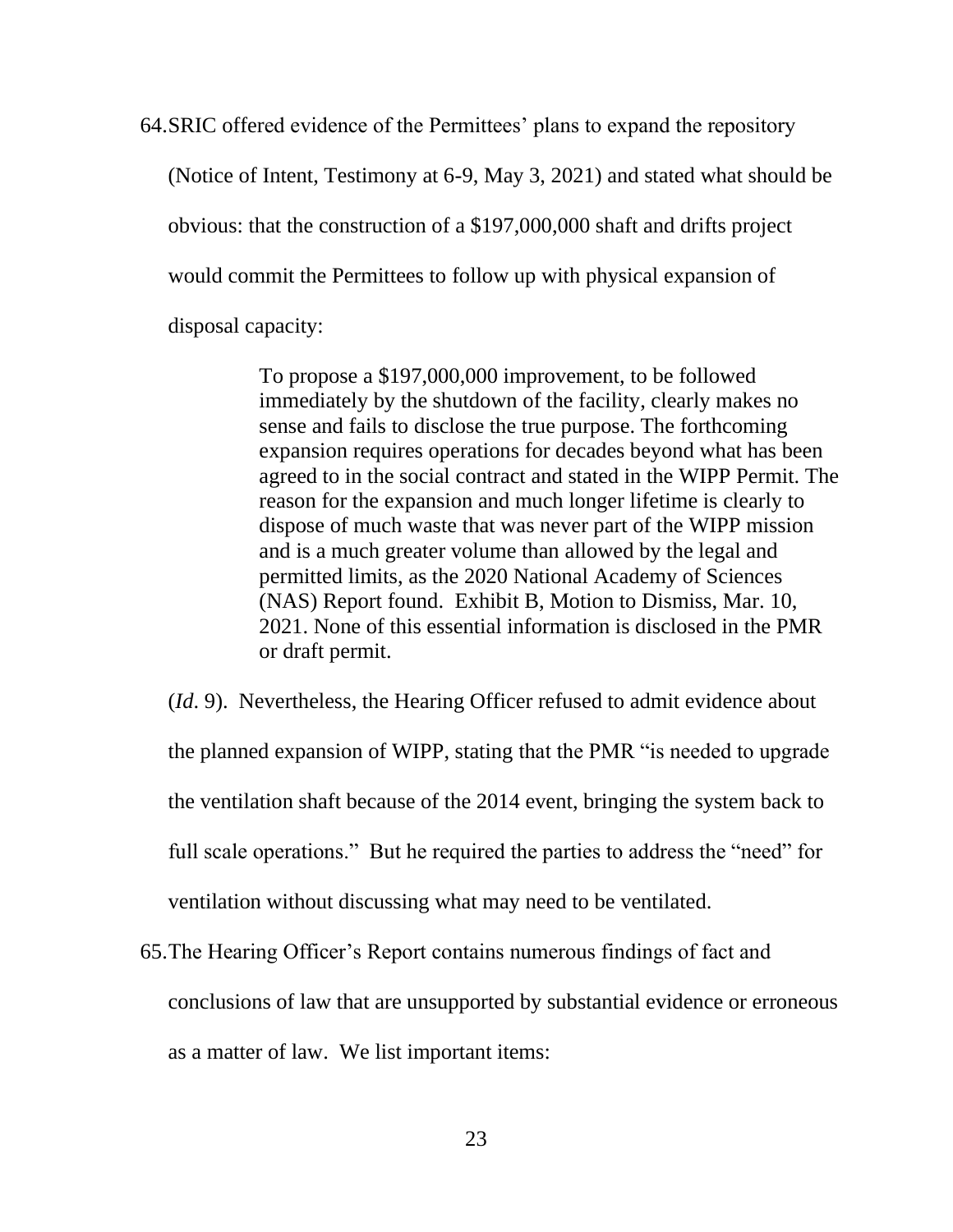- a. The Report states that the "purpose" of the PMR is to upgrade the permanent ventilation system. (at 2, line 16).
- b. FF 42: That the filtration system can accommodate only a small percentage of the original design airflow.
- c. FF 45: That full scale mining with filtered exhaust circuit is not practical with just the New Filter Building.
- d. FF 49: That the PMR will restore pre-2014 concurrent unfiltered mining and maintenance and filtered waste emplacement.
- e. FF 51: That the benefits of the new shaft and drifts include increasing air intake volumes and facilitation of concurrent mining, maintenance, and waste emplacement.
- f. FF 56: That the regulations do not require the applicant to justify the decision to modify the facility.
- g. FF 62: That the permanent ventilation system restores the pre-2014 conditions.
- h. FF 70: That the New Filter Building ventilation capacity is meant as a "defense in depth."
- i. FF 76: That the PMR will "significantly increase ventilation flow."
- j. FF 82, 83: That the PMR will enable concurrent mining (unfiltered) and disposal (filtered flow).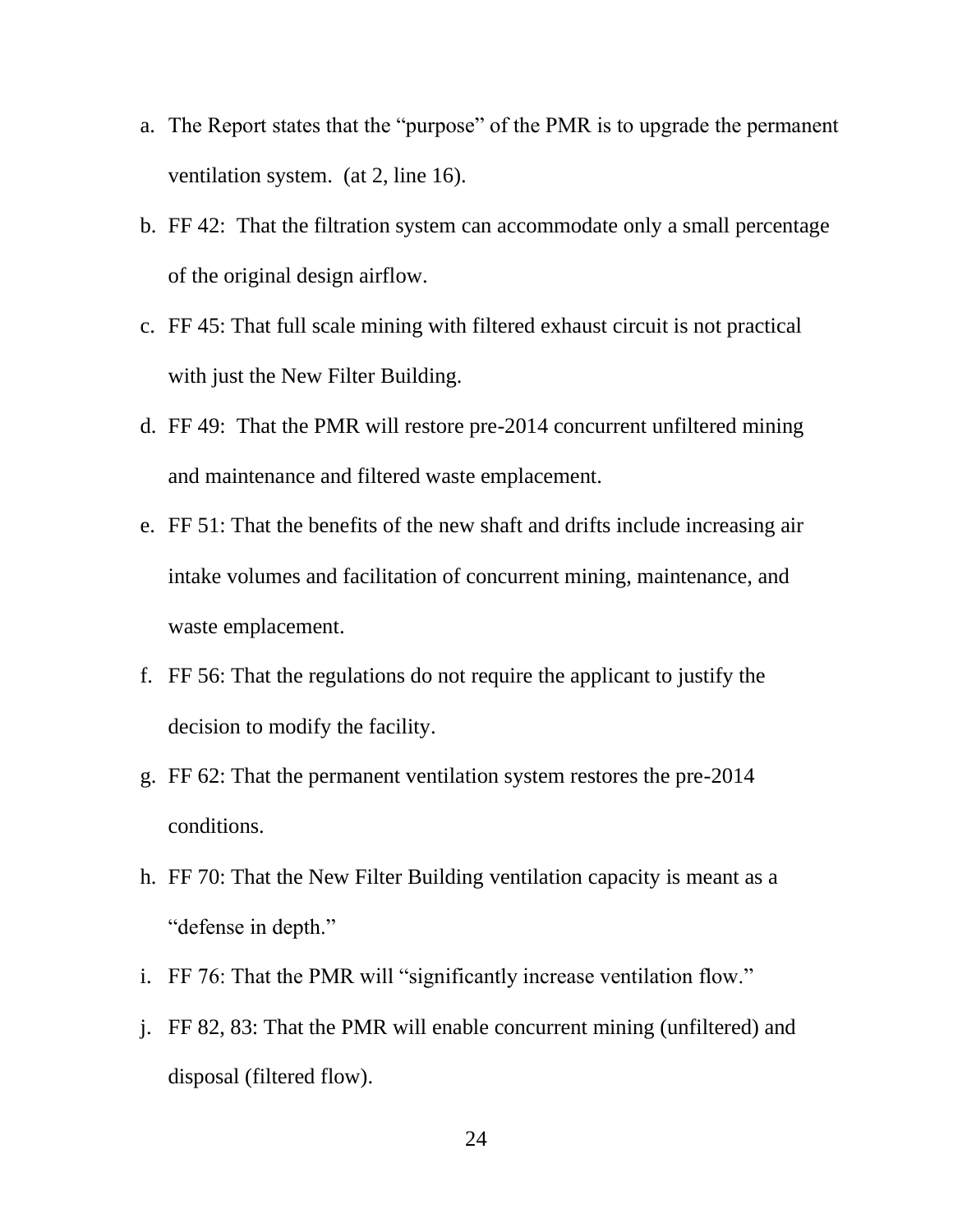- k. FF 87: That the PMR will furnish "increased flow to the underground."
- l. FF 147: That the order in limine excludes evidence of expansion as irrelevant.
- m. CL 8: That the PMR shows why the modification is needed.
- n. CL 24: That the PMR is "fully compliant."
- o. CL 33: That future expansion is not relevant because it is not mentioned in the Permit sections sought to be modified in the PMR.
- p. CL 45: That opponents of the PMR failed to carry their burden of proof.
- q. CL 46: That more than an increase in air flow via the New Filter Building is needed to address the mission and operation needs of WIPP.
- r. CL 47: That SRIC's objection fails to recognize that post-2014 WIPP's ventilation capacity is sharply reduced.
- s. CL 48: The draft permit does not address added capacity to store waste.
- t. CL 51: The possibility of prejudice to the PMR process arising from the Temporary Authorization is irrelevant.
- u. CL 52: The impact of the C&C Agreement on expansion of WIPP is not raised here in the appropriate forum.
- v. CL 53: The new shaft is an essential part of the permanent ventilation system and its benefits are synergistic with the SSCVS.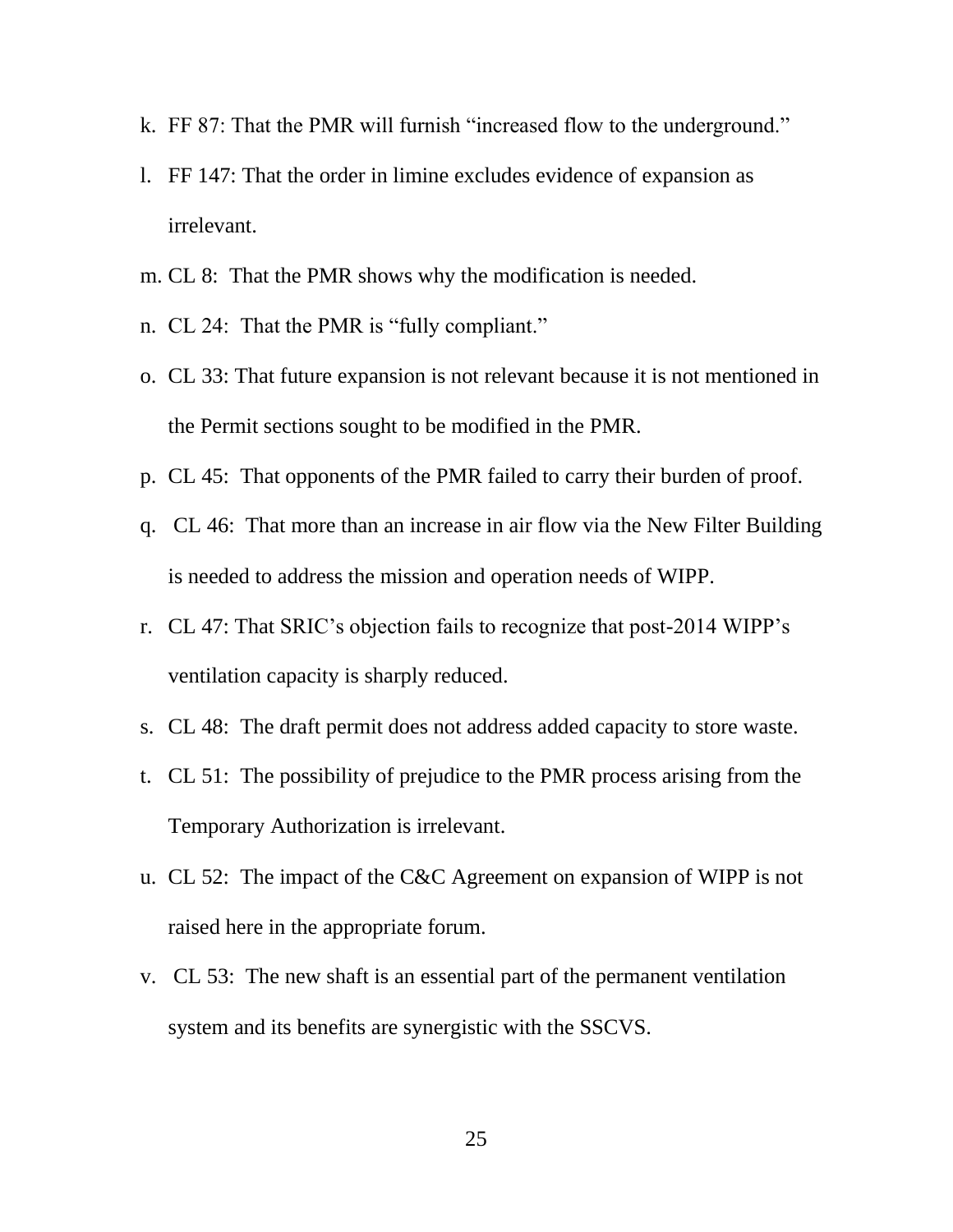- 66.Legal issues presented on this appeal: This case presents the question whether suppression of evidence of DOE's plan to expand WIPP, of which the new shaft and drifts are an essential part, and its impact upon affected communities was an error.
- 67.The New Mexico Supreme Court has held that public hearings on environmental permitting should address the applicant's entire plan and its impacts upon affected communities and that NMED must consider the testimony and report upon the impacts of the project. In In re *Rhino Environmental Services*, 2005-NMSC-024, 138 N.M. 133, 117 P.3d 939, the Supreme Court ruled that evidence of the cumulative impact in the future of a proposed waste disposal facility, along with other facilities, upon a community must be admitted and considered. (¶¶ 20-27).
- 68.This proceeding raises the question whether, after numerous witnesses had voiced their concerns about the magnitude of future expansion and the integrity of DOE's commitments, when the Hearing Officer made no findings about such impacts (FF 119), he denied the hearing that the Supreme Court has demanded: "It appears that the Secretary ignored an entire line of evidence in reaching his decision on the final order." In re *Rhino Environmental Services*, 205-NMSC-024, ¶ 41, 138 N.M. 133, 143, 117 P.3d 939, 949.

26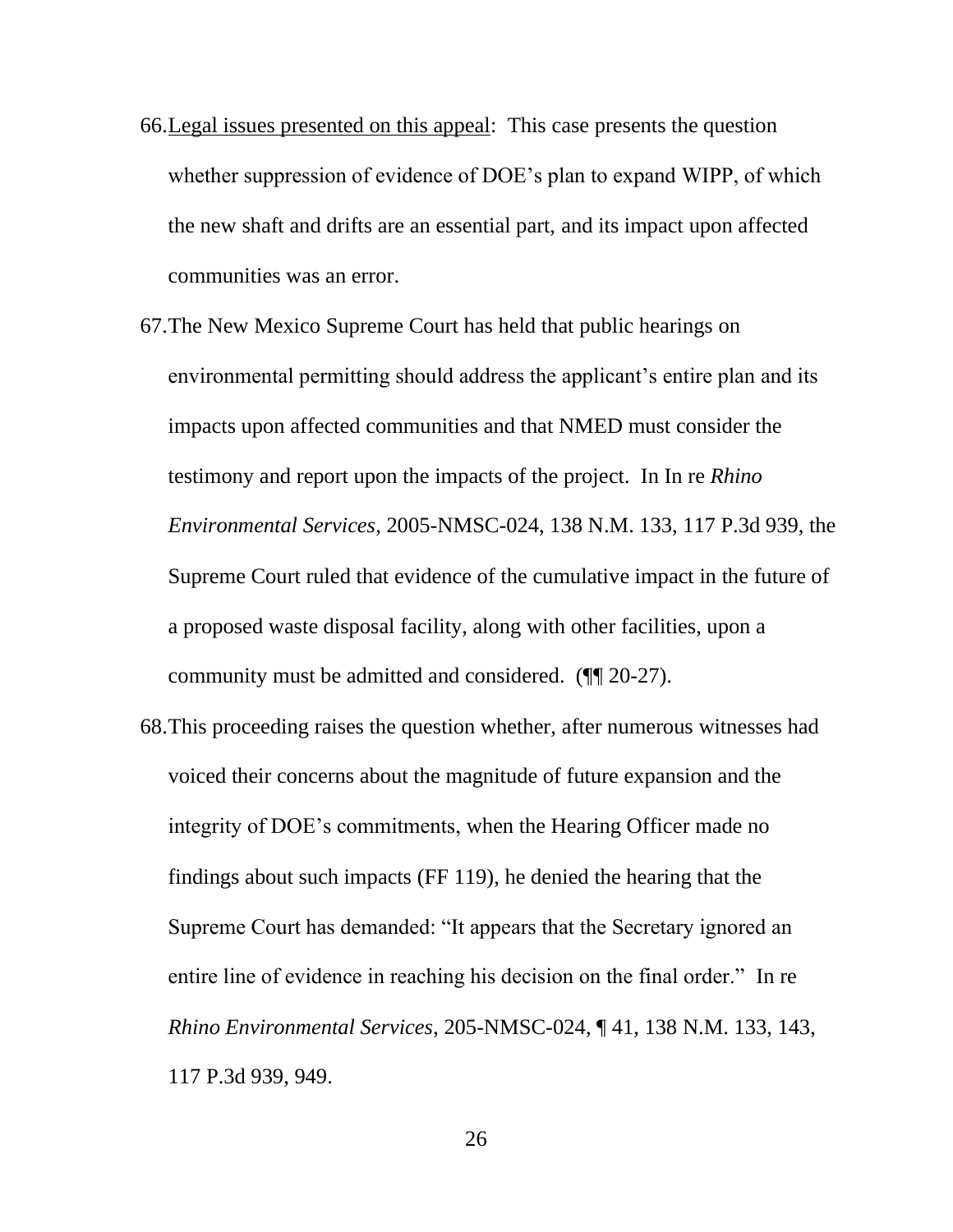69.It must also be considered that the Supreme Court held that the NMED

Secretary abused his discretion by refusing to hear testimony about the

cumulative impact of the proposed disposal facility:

As a result, we hold that the Secretary abused his discretion by limiting the scope of testimony during the public hearing and interpreting the Department's role as confined to technical oversight.

*Rhino* ¶ 27. *Rhino* specifically holds that evidence about the future impacts

of a proposed project must be admitted and given consideration:

Contrary to the Department's position, the impact on the community from a specific environmental act, the proliferation of landfills, appears highly relevant to the permit process.

*Rhino* ¶ 30. The Court emphasized that such testimony falls well within the

scope of environmental concerns:

The adverse impact of the proliferation of landfills on a community's quality of life is well within the boundaries of environmental protection.

*Rhino* ¶ 31. Similarly, the permitting process for the WIPP repository is

mandated by regulation to incorporate human health and environmental

concerns:

A miscellaneous unit must be located, designed, constructed, operated, maintained, and closed in a manner that will ensure protection of human health and the environment.

40 C.F.R. § 264.601.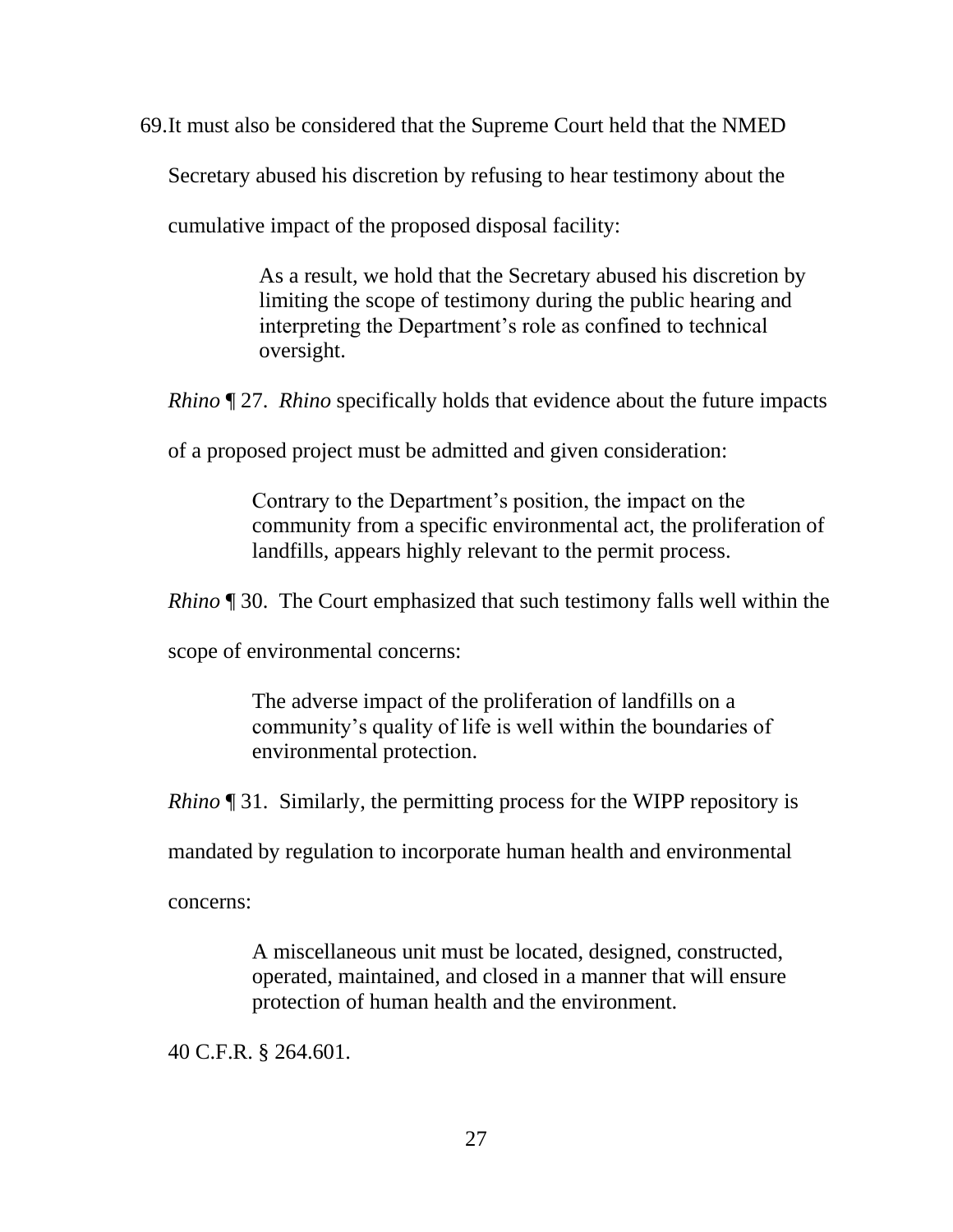70.The case presents the question whether these issues must also be addressed

by NMED, bearing in mind that the rules applicable to an HWA permitting

hearing call for liberal admission of evidence:

A. The New Mexico Rules of Civil Procedure, SCRA 1986, 1-001 to 1-102 and the New Mexico Rules of Evidence, SCRA 1986, 11-101 to 11-1102 shall not apply to proceedings under this Part. At the discretion of the Hearing Officer, the rules may be used for guidance and shall not be construed to limit, extend, or otherwise modify the authority and jurisdiction of the Secretary under any Act. B. Liberal Construction: This Part shall be liberally construed to carry out its purpose and the purposes of the statute or statutes and regulations pursuant to which the proceeding at issue is conducted. This part shall also be liberally construed to facilitate participation by members of the public, including those who are not represented by counsel.

[N.M. Code R. § 20.1.4.100. F](https://advance.lexis.com/api/document/collection/administrative-codes/id/5WX6-M261-F2TK-210R-00009-00?cite=20.1.4.100%20NMAC&context=1000516)urther:

- (1) General: Except as otherwise provided in this subsection, the Hearing Officer shall admit all relevant evidence that is not unduly prejudicial or repetitious, or otherwise unreliable or of little probative value.
- [N.M. Code R. § 20.1.4.400. A](https://advance.lexis.com/api/document/collection/administrative-codes/id/5WX6-M211-JN6B-S50P-00009-00?cite=20.1.4.400%20NMAC&context=1000516)nd again:

5) No ruling shall be made on permit issuance or denial without an opportunity for a public hearing, at which all interested persons shall be given a reasonable chance to submit significant data, views or arguments orally or in writing and to examine witnesses testifying at the public hearing.

[N.M. Code R. § 20.4.1.901.](https://advance.lexis.com/api/document/collection/administrative-codes/id/5WX6-M271-JFDC-X0WK-00009-00?cite=20.4.1.901%20NMAC&context=1000516) 

71.There is relevant precedent that testimony, both technical and lay, about the

impacts of construction of the shaft and drifts, including the projected future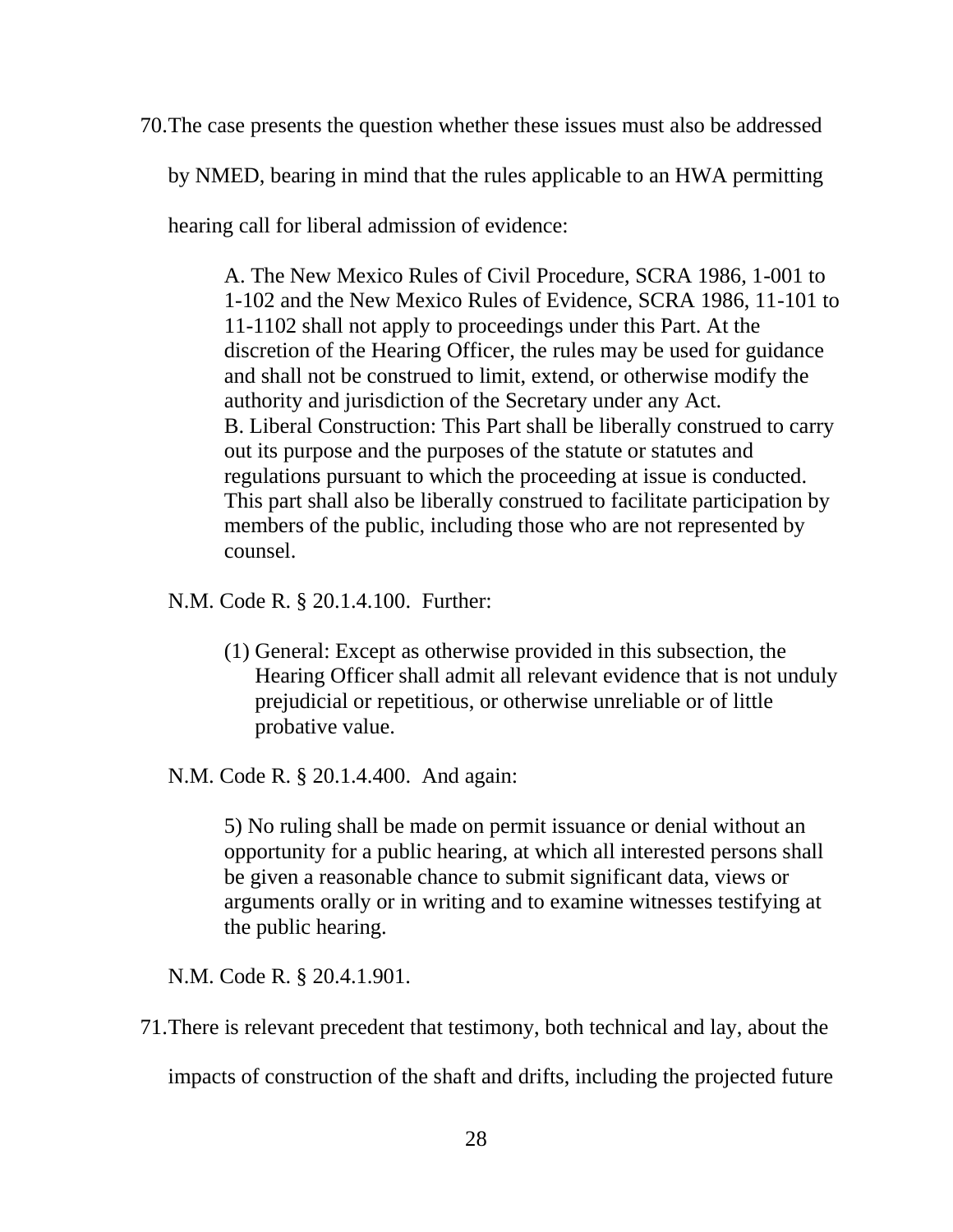expansion, should have been not only admitted but also reported by the Hearing Officer and acted upon by NMED. *See Southwest Org. Project v. Albuquerque-Bernalillo County Air Quality Control Board,* 2021-NMAC-005, ¶ 23, 482 P.3d 1273, 2020 N.M. App. LEXIS 44 (explaining that in *Rhino* NMED was required to consider "evidence and testimony impacting quality of life," citing regulations requiring a permit to protect public health, welfare, and the environment).

72.There is also the question whether this proceeding violated decisions where the notice of a hearing invited public comment, but no opportunity for such comment was afforded. This Court has held that "In our view, this notice plainly fails to inform the public that the Board might well resolve the appeal by use of summary procedures prior to the November 5, 2014 public hearing." *Freed v. City of Albuquerque*, 2017-NMCA-011, ¶ 15, 388 P.3d 287, 2016 N.M. App. LEXIS 84. There, the notice that was published

> affirmatively misleads the reader by suggesting that the public would be given an opportunity to comment on the petition at the November 5, 2014 hearing, when in fact the hearing was never held. To say the least, misinformation does not comport with the publicly inclusive spirit of the applicable statutory framework.

*Freed v. City of Albuquerque*[, ¶ 17, 388 P.3d 287, 292-93. Here, the public](https://advance.lexis.com/api/document/collection/cases/id/5KPS-NFM1-F04J-203K-00000-00?page=17&reporter=3312&cite=2017-NMCA-011&context=1000516)  [was told that public comment would be heard starting May 17, 2021, but](https://advance.lexis.com/api/document/collection/cases/id/5KPS-NFM1-F04J-203K-00000-00?page=17&reporter=3312&cite=2017-NMCA-011&context=1000516)  [when they arrived the key issue—WIPP expansion—had been excluded by](https://advance.lexis.com/api/document/collection/cases/id/5KPS-NFM1-F04J-203K-00000-00?page=17&reporter=3312&cite=2017-NMCA-011&context=1000516)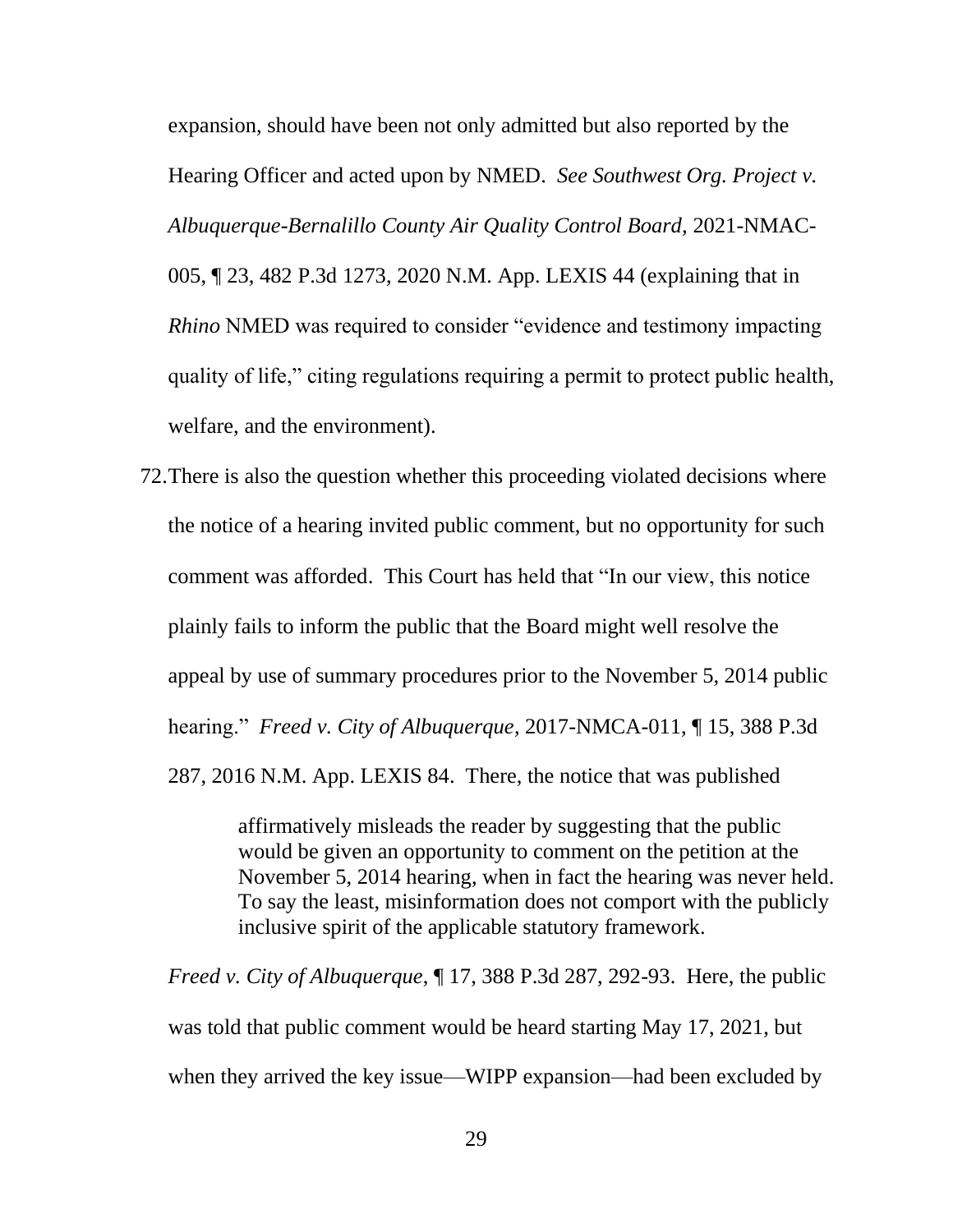[action of NMED, the Permittees, and the Hearing Officer: There would be](https://advance.lexis.com/api/document/collection/cases/id/5KPS-NFM1-F04J-203K-00000-00?page=17&reporter=3312&cite=2017-NMCA-011&context=1000516)  [no discussion of expansion, even though that is the main purpose of the](https://advance.lexis.com/api/document/collection/cases/id/5KPS-NFM1-F04J-203K-00000-00?page=17&reporter=3312&cite=2017-NMCA-011&context=1000516)  [permit modification. The public was denied its hearing, as were the parties](https://advance.lexis.com/api/document/collection/cases/id/5KPS-NFM1-F04J-203K-00000-00?page=17&reporter=3312&cite=2017-NMCA-011&context=1000516)  [presenting technical testimony.](https://advance.lexis.com/api/document/collection/cases/id/5KPS-NFM1-F04J-203K-00000-00?page=17&reporter=3312&cite=2017-NMCA-011&context=1000516) 

- 73.The case also raises the questions whether, under the "binding and enforceable" C&C Agreement, DOE is prohibited to add a fifth shaft or additional disposal panels to the repository, and NMED's action in approving the PMR violates the C&C Agreement. The Hearing Officer's Report gives no consideration to the terms of the C&C Agreement and refuses, without any explanation, to enforce the limits on WIPP's design and dimensions that DOE has agreed to.
- 74.To ignore the C&C Agreement, saying obscurely that NMED is "not the appropriate forum" (CL 52), is no explanation at all and denies any hearing and decision to the parties who are entitled to rely upon the C&C Agreement and offers no reasoning to a reviewing court.
- 75.There is a clear issue whether the C&C Agreement is enforceable, as to its specific requirement of an opportunity to comment and receive responses in advance of "key events," by SRIC, which has participated in the WIPP authorization process since it began more than 40 years ago.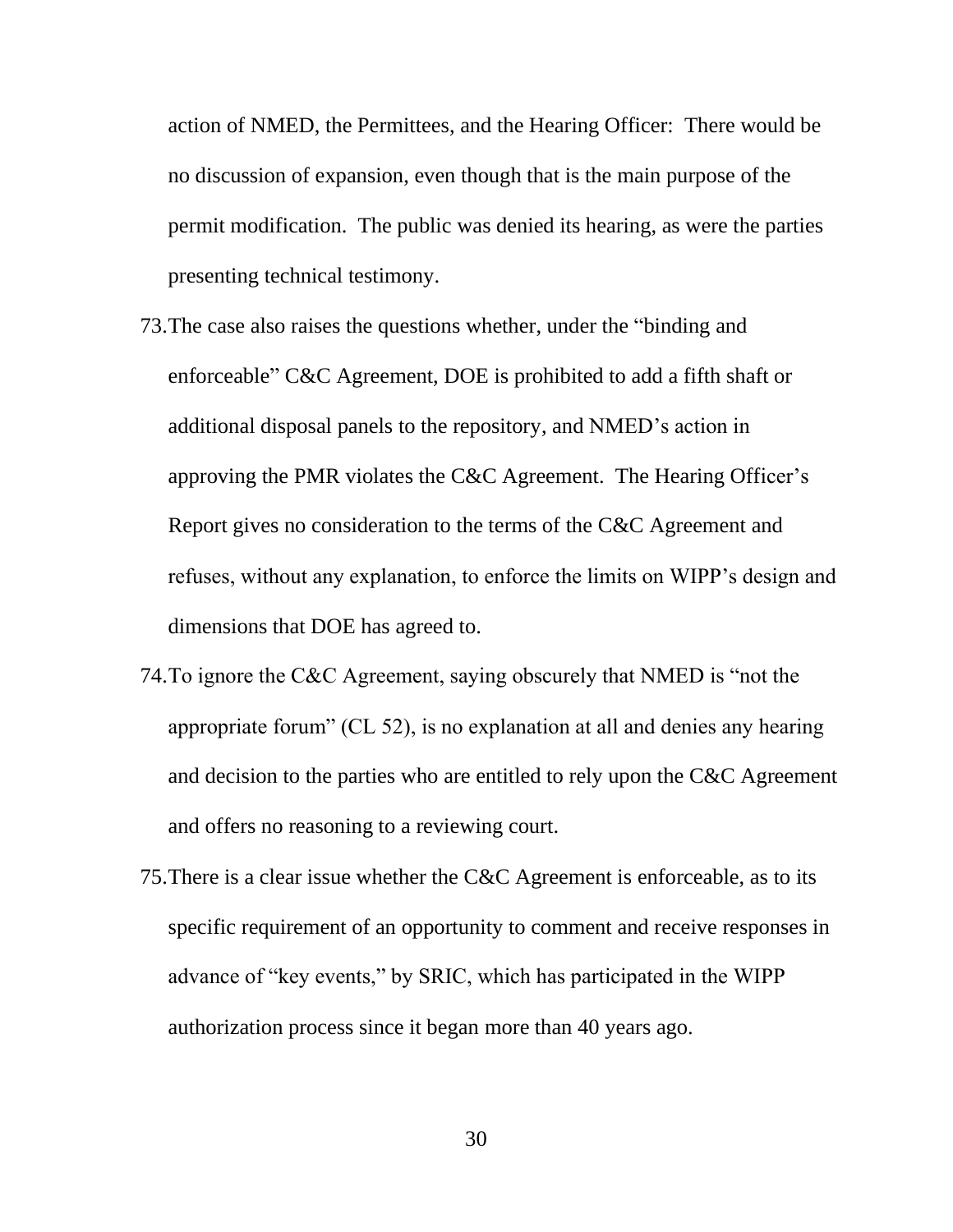76.Caselaw establishes that a contract with a federal agency supports a thirdparty beneficiary claim in accordance with the federal common law that governs contracts with the United States. The essential element is the intent to benefit the third party. *Roedler v. DOE*[, 255 F.3d 1347, 1351-52 \(Fed.](https://advance.lexis.com/api/document/collection/cases/id/43G4-S2D0-003B-92VC-00000-00?page=1351&reporter=1107&cite=255%20F.3d%201347&context=1000516)  [Cir. 2001\).](https://advance.lexis.com/api/document/collection/cases/id/43G4-S2D0-003B-92VC-00000-00?page=1351&reporter=1107&cite=255%20F.3d%201347&context=1000516) The contract may be a consent decree, which for some purposes is construed as a contract. *United States v. ITT Continental Baking Co.*, 420 U.S. 223, 237 (1975); *United States v. Manning,* 434 F.Supp.2d 988, 1020- 21 (E.D. Wash. 2006). Here, the parties to the C&C Agreement intended to give citizens the right to submit comments on key events and to entitle commenters to consideration of and responses to their comments *before* DOE carries out the key event. An intended third-party beneficiary will be found when it is appropriate to recognize a right to performance in the third party and the circumstances indicate that the promisee intends to give the third party the benefit of the promised performance. *Trans-Orient Marine Corp. v. Star Trading & Marine, Inc.*, 925 F.2d 566, 573 (2d Cir. 1991). *See also: J.G.B. Enters. v. United States*, 497 F.3d 1259, 1260 (Fed. Cir. 2007); *Flexfab, L.L.C. v. United States*, 424 F.3d 1254, 1259-60 (Fed. Cir. 2005); *Chevron U.S.A., Inc. v. United States*, 110 Fed. Cl. 747, 782-83 (Ct. Fed. Cl. 2013).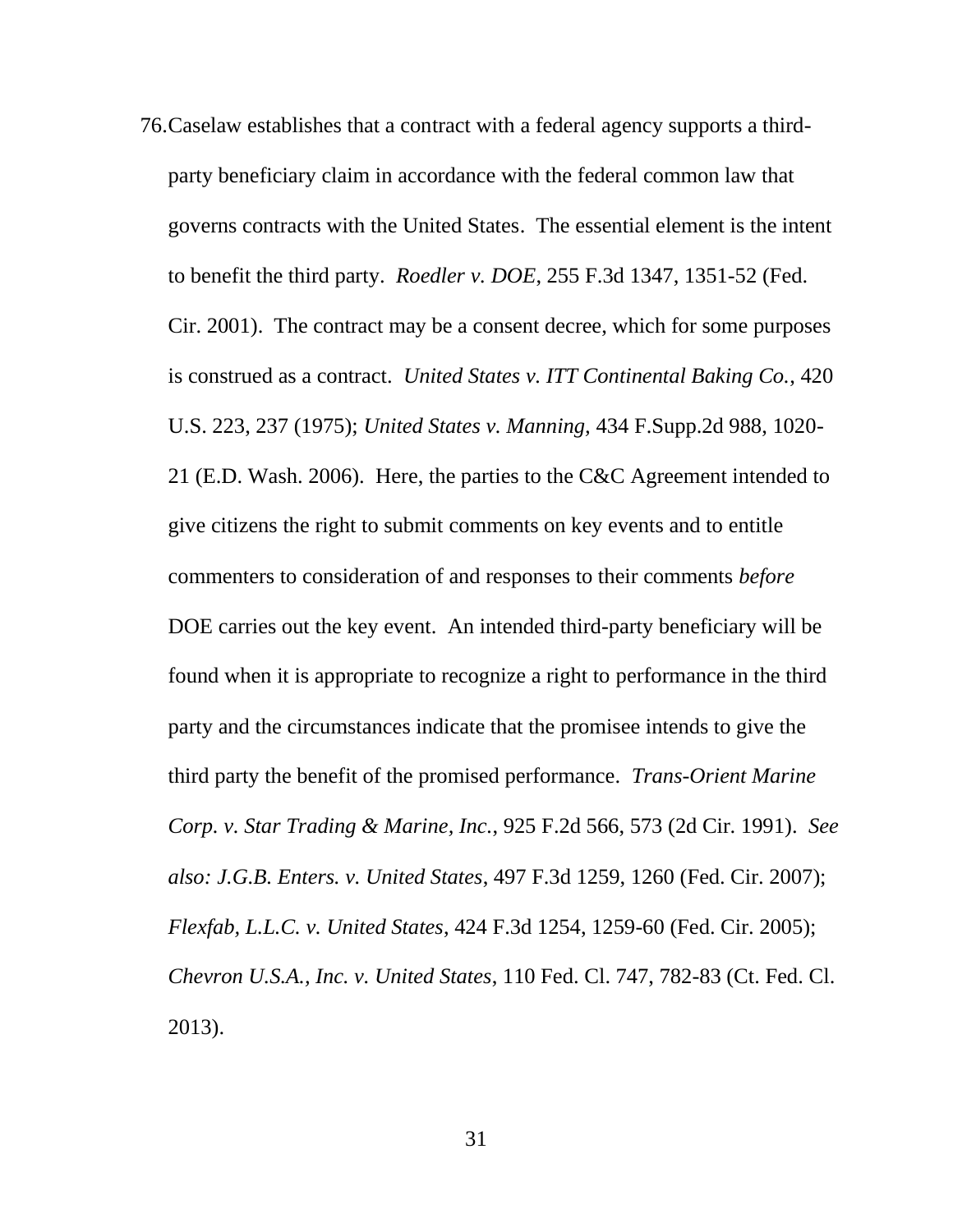- 77.A third-party beneficiary is one who reasonably relied upon a promise to benefit him in the contract in issue. See Restatement (Second) of Contracts § 302(1)(b) cmt. D; *Montana v. United States*, 124 F.3d 1269, 1273 (Fed. Cir. 1997). Thus, for example, a labor union may make an agreement with an employer concerning worker benefits; all union members employed then or later are third-party beneficiaries. Restatement (Second) of Contracts § 302, illustration 14.
- 78.The agreement need not identify each beneficiary by name; it is enough that the class or category of persons intended to benefit from the contract be indicated. *Tradesmen Int'l v. U.S. Postal Service,* 234 F.Supp.2d 1191, 1202 (D. Kan. 2002). *See also: Owens v. Haas,* 601 F.2d 1242, 1250 (2d Cir. 1979); *U.S. v. Spencer*, 2011 U.S. Dist. LEXIS 16172 at \*14-15 (D. Okla. 2011); *United States v. El-Sadig*, 133 F. Supp. 2d 600, 608-09 (N.D. Ohio 2001).
- 79.At another DOE site in Hanford, Washington, the Department of Justice gave its opinion that a cleanup agreement among DOE, EPA, and the Washington State Department of Ecology is "binding and enforceable . . . by the State of Washington and any affected citizens." Letter, D.A. Carr to C. Gregoire, Feb. 26, 1989, *quoted in United States v. Manning*, 434 F.Supp.2d 988, 1020-21 (E.D. Wash. 2006).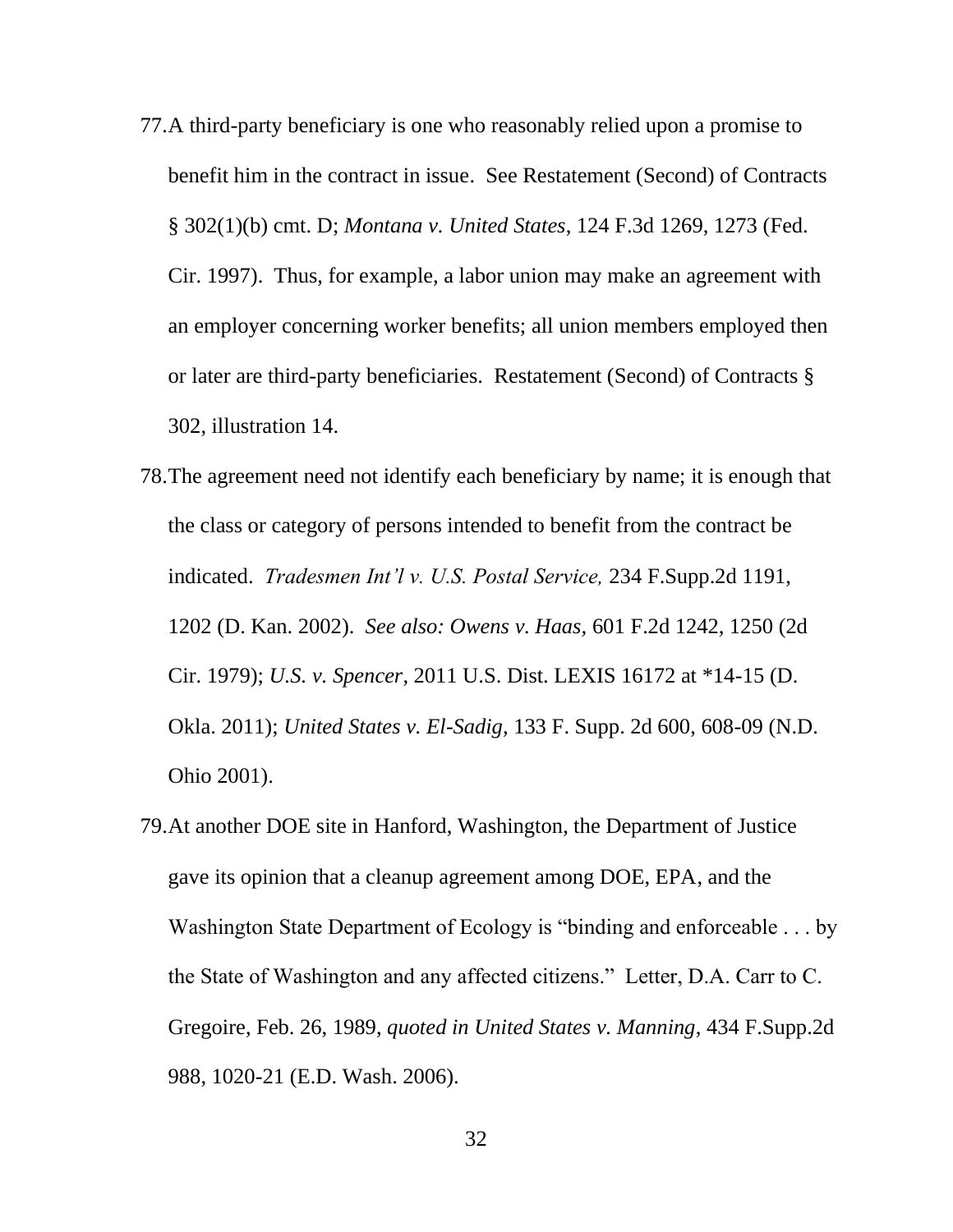- 80.Third-party beneficiary status is appropriate where, if not deemed a thirdparty beneficiary, a person is meant to benefit from a contract would have no remedy: "The court will not lightly presume that the parties intended, with one hand, to create" a right to consultation and cooperation and, "with the other hand, take away any remedy" and thus "make a mockery of the whole program." *Ungott v. Watt*, N82-004 Civ., slip op.at 7 n.3 (D. Alaska 1984), *cited in Dewakuku v. Cuomo*, 107 F.Supp.2d 1117, 1134 (D. Ariz. 2000).
- 81.There is an issue here of the impact of 20.1.4.500(D)(2) NMAC, which directs the Secretary to "set forth in the final order the reasons for the action taken." The Secretary may not disregard difficult facts or challenging legal issues. Here, such action has denied parties the hearing promised by 40 C.F.R. § 270.42(c). *Atlixco Coalition v. Maggiore,* 1998-NMCA-134, ¶ 24, 125 N.M. 786, 793-94, 965 P.2d 370, 377-78. *See also Gila Resources Information Project v. N.M. WQCC*, 2005-NMCA-139, ¶¶ 33-38, 138 N.M. 625, 124 P.3d 1164.
- 82.Moreover, the regulations require a PMR to "Explain[] why the modification is needed." 40 C.F.R.  $\S270.42(c)(1)(iii)$ . The new shaft would not be available for use until 2025. SRIC Ex. 13; May 19, 2021 Tr. 92 ll. 10-14 (Maestas); 162 ll. 12-17 (Hancock). Currently, WIPP is scheduled to be fully excavated in accordance with its original design by early 2022 (May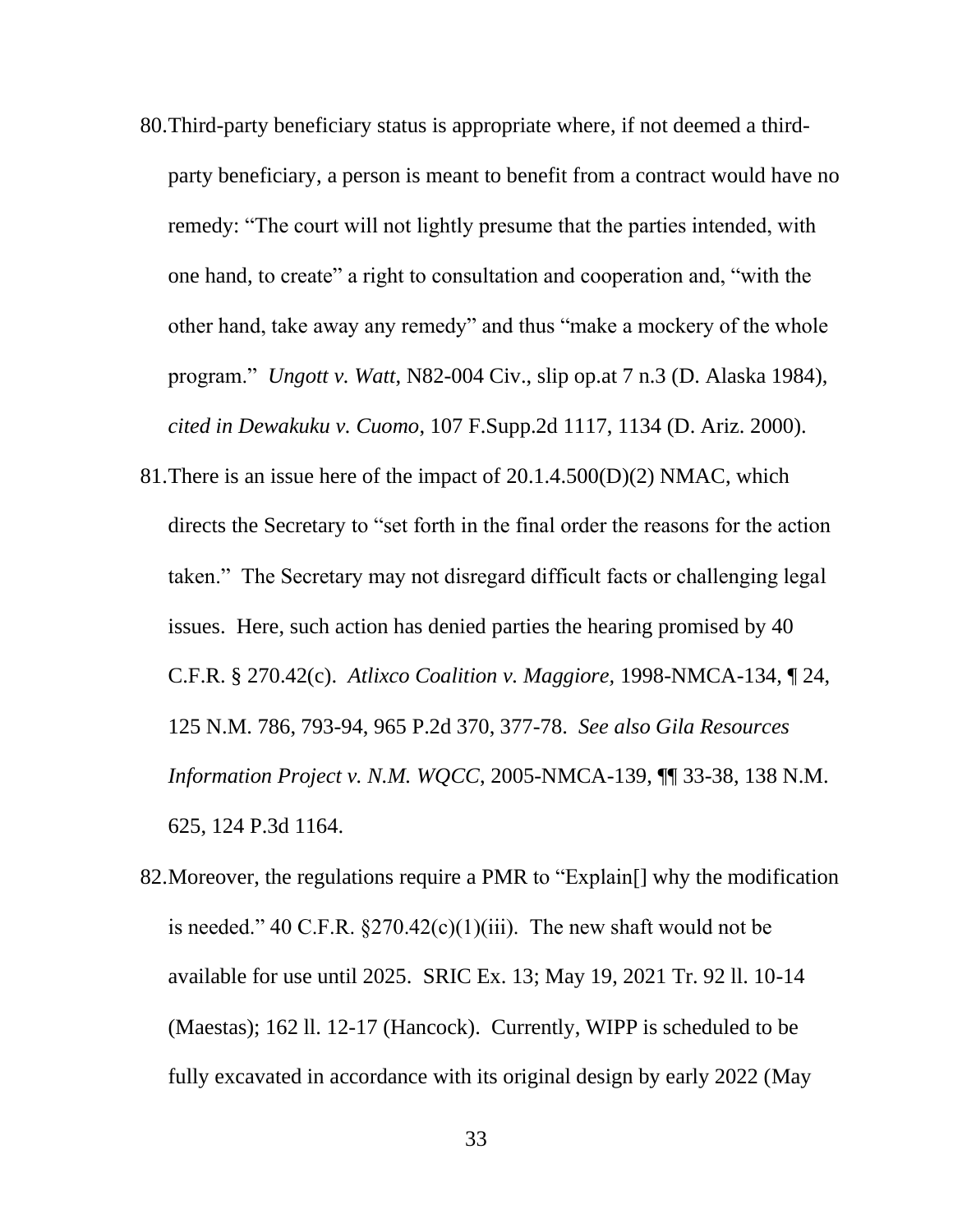17, 2021 Tr. 89 ll.14-16 (Kehrman); SRIC Ex. 12) and filled within a few years after that. The Permit states that the disposal phase is expected to end in 2024. (Permit at G-6).

- 83.Here, the proposed \$197,000,000 shaft and drifts are clearly not needed to dispose of waste in WIPP, as built pursuant to the original design, because that facility is expected to conclude disposal operations before the new shaft and drifts are completed. Plainly, the only purpose that the new shaft could serve is the underground expansion of the repository by the addition of new disposal units. This purpose is not disclosed in the PMR, contrary to 40 C.F.R. § 270.42(c)(1)(iii). And the Hearing Officer made no findings of such facts. To the contrary, he stated that "future uses outside of ventilation are not part of this PMR" (FF 40). But WIPP does not exist for the futile purpose of ventilating itself.
- 84.The case presents the issue whether the Permittees have satisfied their burden of proof. Mr. Kehrman, Permittees' main witness, was not willing to state that the new shaft and drifts are necessary to WIPP, as built based on its original design. (May 17, 2021 Tr. 103, ll. 6-10 (Kehrman). Mr. Kehrman would only say that the new shaft and drifts would be necessary to WIPP, if disposal operations continue past the expected end date of 2024 (*i.e.*, assuming WIPP expanded) and until DOE ran out of waste or NMED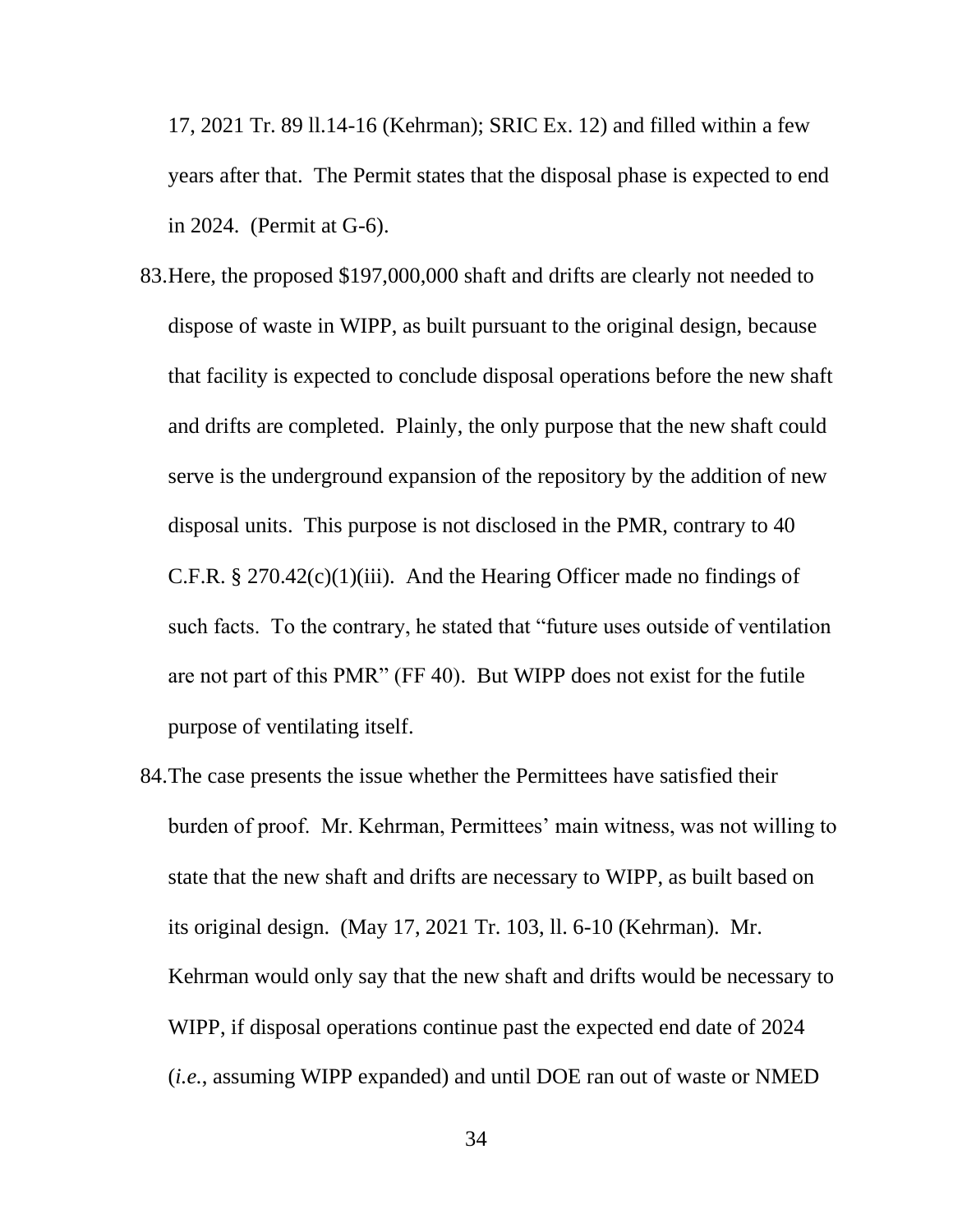stopped the disposal. (*Id*. 96 l. 19-97 l. 5; *Id*. 99 ll. 7-16) (Kehrman). But the Hearing Officer barred evidence of future expansion as irrelevant and inadmissible—leaving Mr. Kehrman's expert opinion bereft of factual support for its key assumption.

- 85.There is a question as to the application of the regulatory language— "Explain[] why the modification is needed." This Court has relied upon evidence of how the proposed changes will function *at the facility* in *future* operations. *Southwest Research & Information Center v. Environment Department,* 2014-NMCA-098, ¶¶ 24-26, 336 P.3d 404. No such showing was made here.
- 86.In addition, there is the further question whether the Hearing Officer erred in finding that DOE is in compliance with 40 C.F.R.  $\S 270.42(c)(1)(iii)$  if it merely shows how the language of the *permit* needs to be changed to account for the new shaft and drifts—not why the *facility* needs to be modified by constructing the shaft and drifts. (FF 48, 56). Such ruling relieves DOE of any duty to justify the changes to the facility and reduces the entire permit modification process to an exercise in descriptive exposition.
- 87.Appellants contend that the Hearing Officer's interpretation rejects the plain meaning of the regulatory language, disregards EPA's explanation of the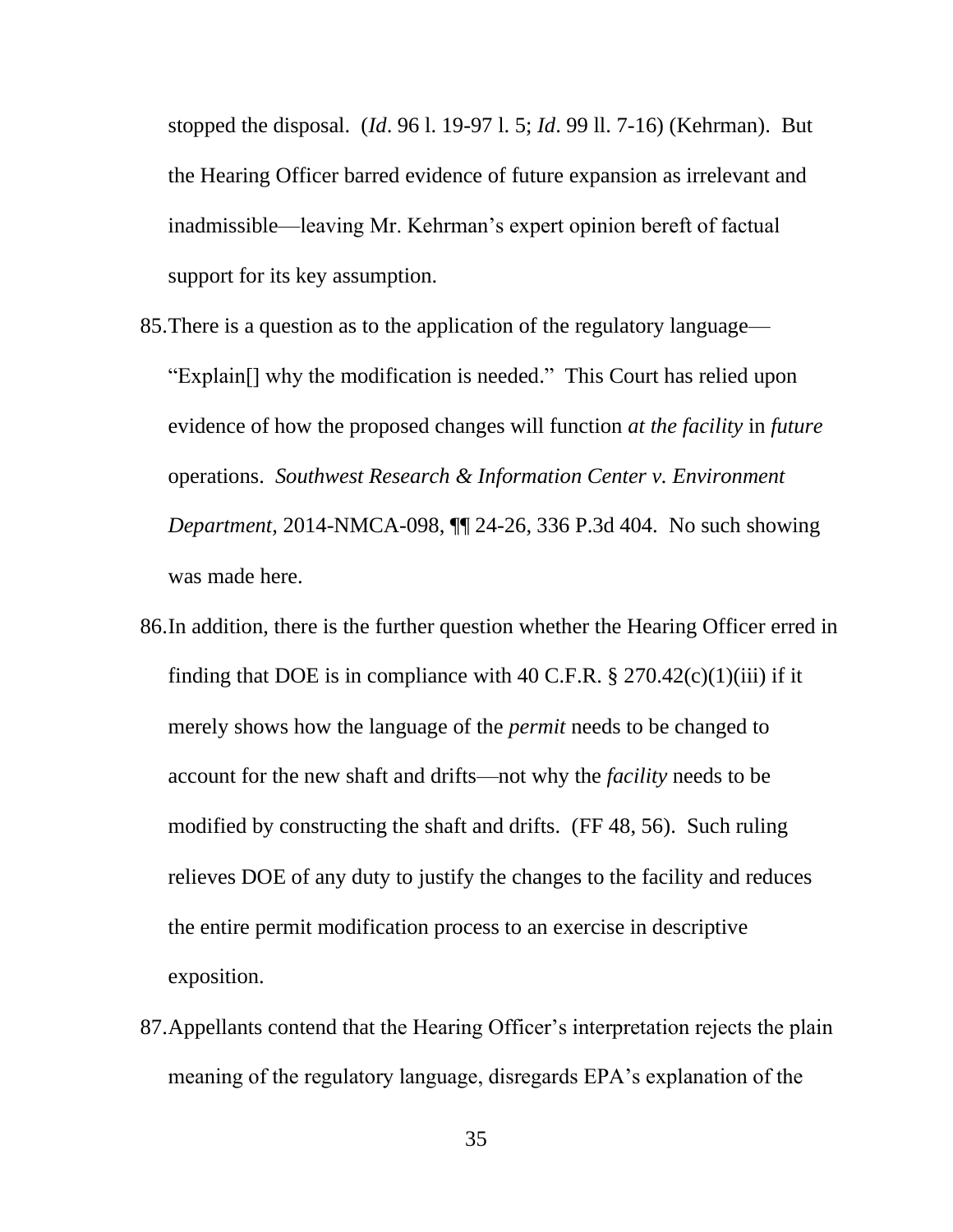rule at the time of its issuance (53 Fed. Reg. 37912, at IV.B.5 (Sept. 28, 1988)), and ignores the HWB's position that DOE must "show that the modification is needed by the facility." (May 19, 2021 Tr. 85 ll. 16-19 (Maestas)). No explanation is offered for the rejection of EPA's and the Bureau's interpretation. Under that standard DOE has not shown why the modification is needed and has, again, not met its burden of proof.

- 88.There are other errors in the Record; for example, the Hearing Officer misstated the benefits available using the new shaft. See par. 65, *supra.* But such calculations, erroneous or not, all assume that the new shaft has any operational function at all, which it will only have if WIPP expands its disposal areas—a topic that the Hearing Officer refused to entertain. 2
- 89.SRIC has presented its position in cross-examination of opposing witnesses, in documentary exhibits, which address the several ways in which the expansion of WIPP is unlawful, in testimony by Mr. Hancock, which to the

<sup>&</sup>lt;sup>2</sup> The Hearing Officer found that the existing ventilation system limits air flow to a small percentage of the flow before the 2014 radioactivity release (FF 42), but the new shaft will increase air flow to previous levels. (FF 49, 62). He found that the new shaft would "provide[] significantly increased ventilation flow." (FF 76, 87). But the evidence clearly showed that the construction of the New Filter Building, already authorized by a March 2018 permit modification, will bring the flow volume back to pre-2014 levels, and the present PMR would not increase it further. May 17, 2021 Tr. 84 ll. 19-21, 86 ll. 2-12 (Kehrman).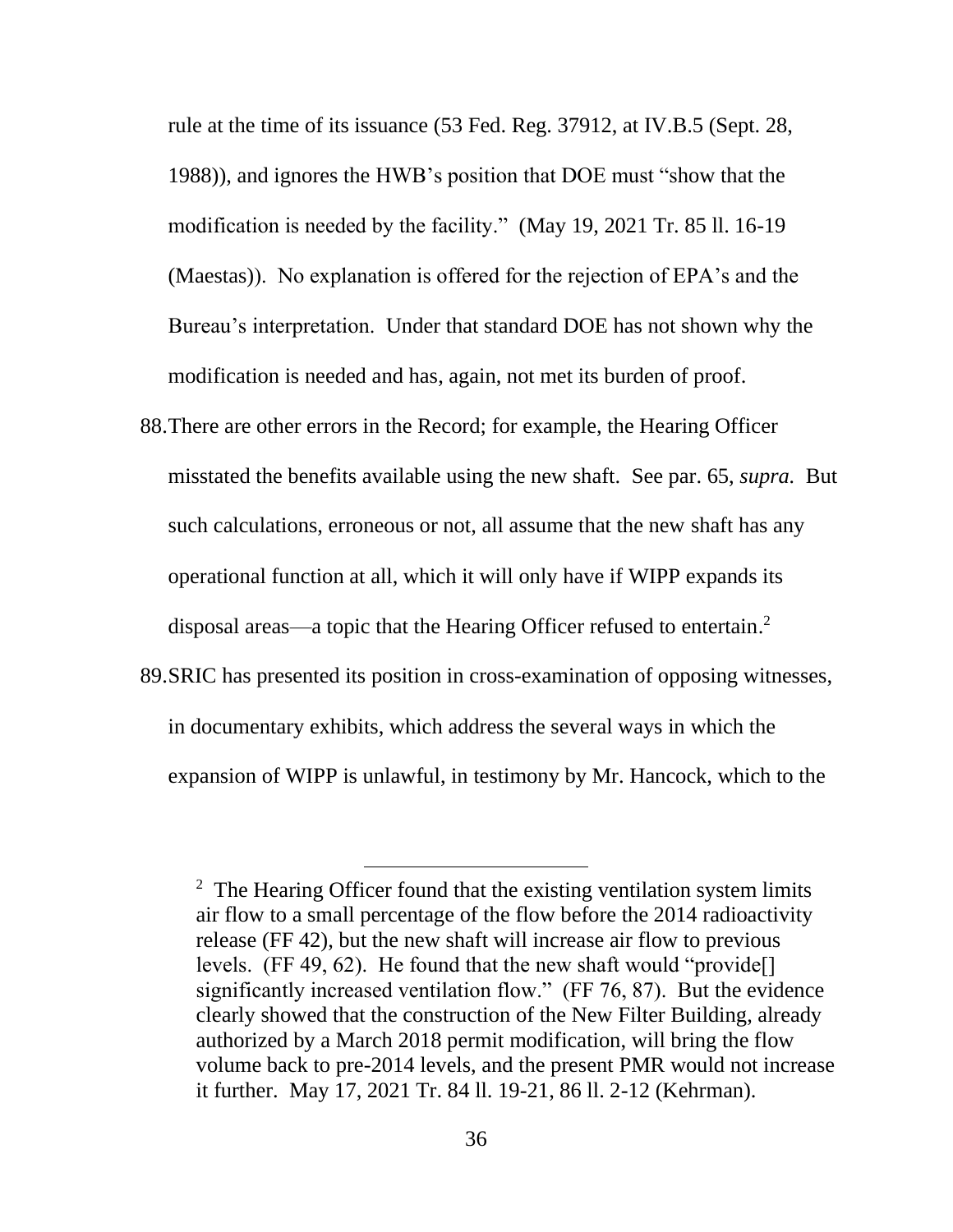extent his testimony was excluded, was supplemented by proffers (May 19,

2021 Tr. 151 l. 13—152 l. 10; *id*. 158 ll. 7-17), in testimony by Dr.

Channell, and in Comments on the Hearing Officer's Report (Sept. 29,

2021).

90.Judicial review: The Hazardous Waste Act, § 74-4-14(C) NMSA 1978,

states the standard of judicial review:

Upon appeal, the court of appeals shall set aside the action only if it is found to be: 1. arbitrary, capricious or an abuse of discretion; 2. not supported by substantial evidence in the record; or 3. otherwise not in accordance with law.

- 91. Moreover, under the regulations a permit modification request should be denied if the application (a) is incomplete, (b) fails to comply with applicable requirements, or (c) fails to protect human health or the environment. 40 C.F.R. § 270.42(b)(7).
- 92.The meaning of a statute is an issue of law that is judicially reviewed de novo. *Southwest Research & Information Center v. State,* 2003-NMCA-012 ¶ 24, 133 N.M. 179, 62 P.3d 270. It is arbitrary and capricious for an agency to follow an erroneous interpretation of the applicable law. *Phelps Dodge Tyrone v. N.M. Water Quality Control Commission,* 2006-NMCA-115 ¶ 33, 140 N.M. 464, 143 P.3d 502.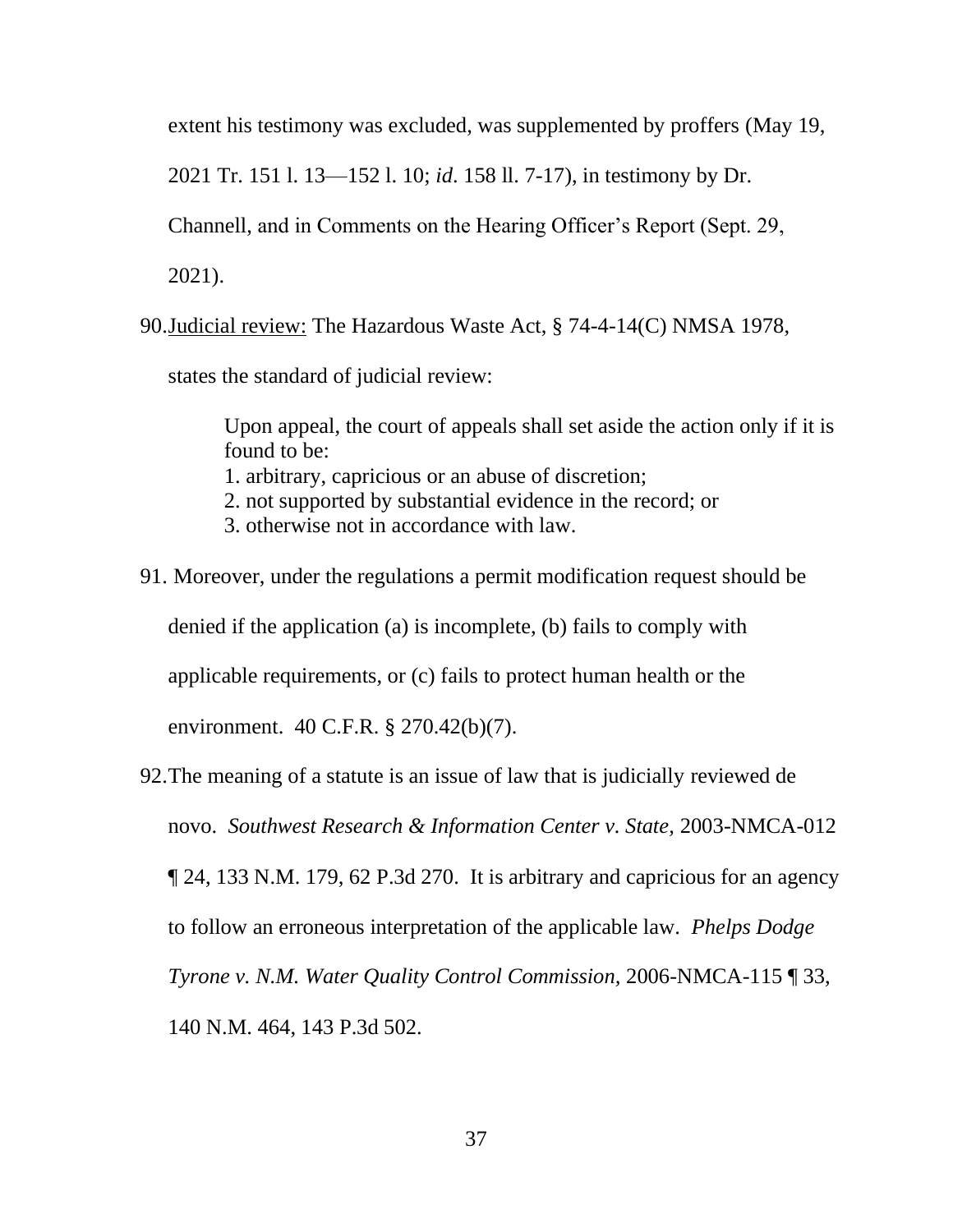- 93.New Mexico courts apply principles of judicial review similar to those used by federal courts. *Rio Grande Chapter of the Sierra Club v. N.M. Mining Commission,* 2003-NMSC-005 ¶ 11, 133 N.M. 97, 61 P.3d 806; *Atlixco Coalition v. Maggiore,* 1998-NMCA-134 ¶ 16, 125 N.M. 786, 965 P.2d 370. 94.The Secretary must state reasons for his decision. *Citizen Action v. Sandia Corp.,* 2008-NMCA-031 ¶ 19, 143 N.M. 620, 179 P.3d 1228, *cert. denied,* 2008 NM LEXIS 135, 143 N.M. 666, 180 P.3d 673; *Atlixco Coalition v. Maggiore,* 1998-NMCA-134 ¶ 15,125 N.M. 786, 965 P.2d 370; *Green v. New Mexico Human Services Department,* 1988-NMCA-083 ¶ 13, 107 N.M. 628, 762 P.2d 915.
- 95.Agency action must stand or fall on the basis of the agency's reasoning. The reviewing court may not supply a reasoned basis for the agency's action that the agency itself has not given. Thus, the Court may not make agency policy but only review it. *Rio Grande Chapter of the Sierra Club v. N.M. Mining Commission,* 2003-NMSC-005 ¶ 11, 133 N.M. 97, 61 P.3d 806; *Atlixco Coalition v. Maggiore,* 1998-NMCA-134 ¶ 20, 125 N.M. 786, 965 P.2d 370.
- 96.Recording of the proceedings: A transcript of the public hearing has been prepared and appears in the Record.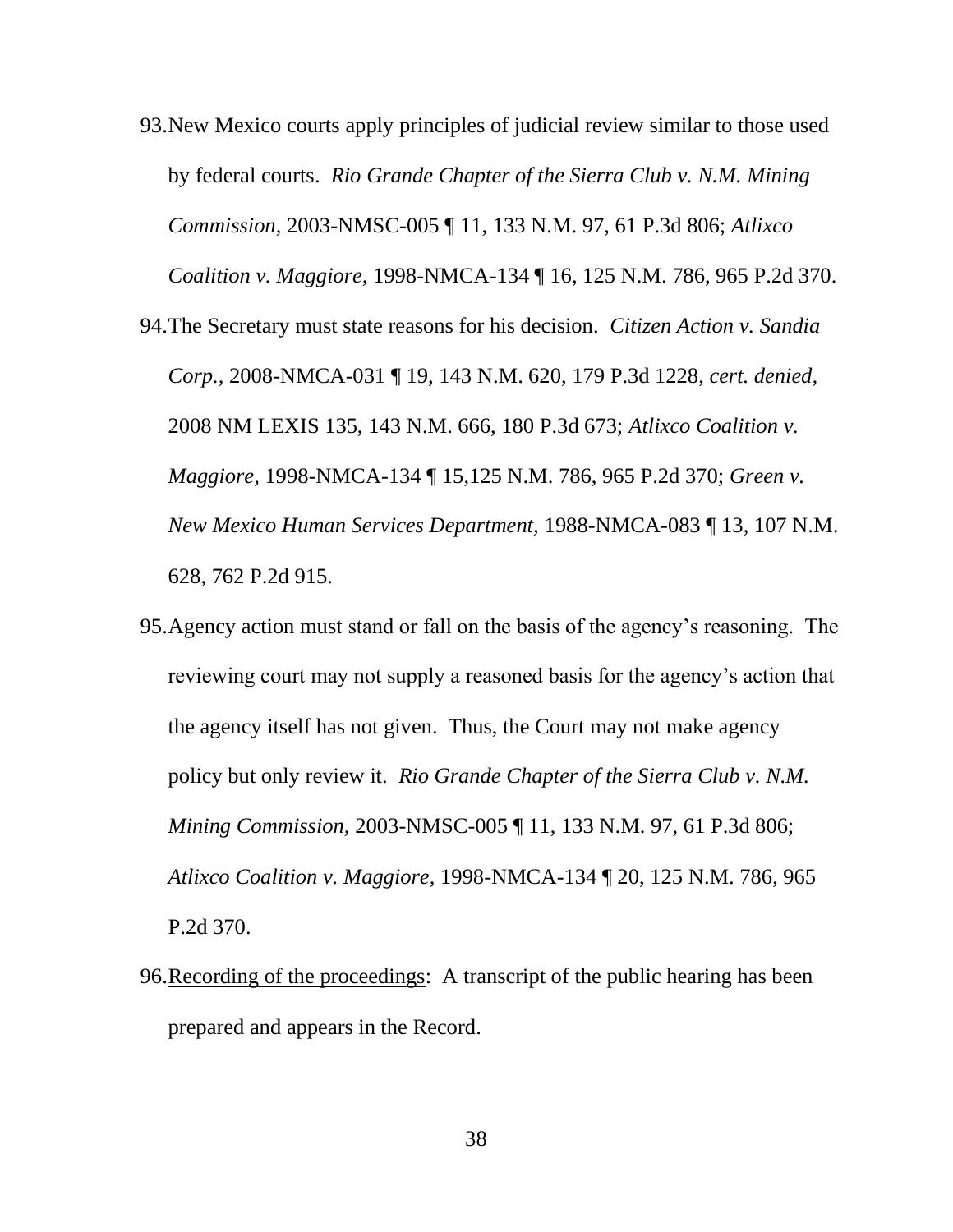97.Related or prior appeals: Another appeal of this same Final Order is A-1-

CA-40074. Two related prior appeals were consolidated: A-1-CA-37894

and A-1-CA-37898. This Court has heard another appeal relating to WIPP

expansion: No. A-1-CA-38924. The Supreme Court has entertained

petitions for certiorari and for mandamus: No. S-1-SC-38372 and No. S-1-

SC-38373.

Respectfully submitted,

/s/ Lindsay A. Lovejoy, Jr.\_\_\_\_\_\_\_\_ Lindsay A. Lovejoy, Jr. 3600 Cerrillos Road, Unit 1001 A Santa Fe, NM 87507 Telephone (505) 983-1800 Facsimile (505) 983-4508 E-mail: [lindsay@lindsaylovejoy.com](mailto:lindsay@lindsaylovejoy.com)

Dated: 6 December 2021.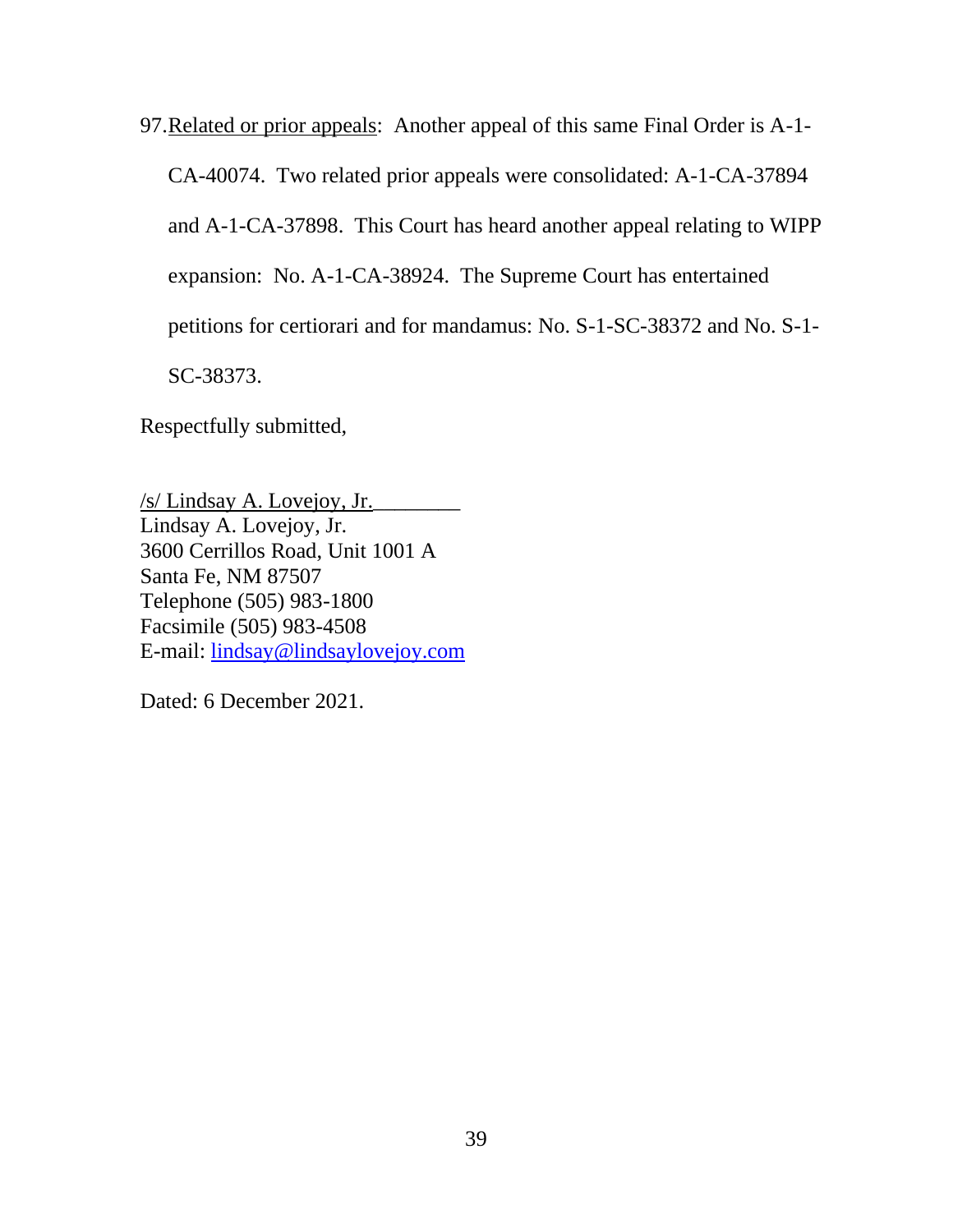## **CERTIFICATE OF SERVICE**

I hereby certify that this Docketing Statement was served

electronically upon all parties to this proceeding, listed below, on December 6,

2021, in accordance with Rule 12-307.2 of the Rules of Appellate Procedure:

James Angel [James.Angel@emcbc.](mailto:James.Angel@emcbc)doe.gov Myles Hall [Myles.Hall@cbfo.](mailto:Myles.Hall@cbfo)doe.gov

Michael L. Woodward mwoodward@hslawmail.com J.D. Head jhead@fbhg.law Robert A. Stranahan, IV Rstranahan1@me.com Dennis N. Cook dennis.cook@wipp.ws Leslie Brett Babb Brett.Babb@wipp.ws

Chris Vigil christopherj.vigil@state.nm.us Christal Weatherly Christal.Weatherly@state.nm.us Ricardo Maestas Ricardo.Maestas@state.nm.us Megan McLean Megan.McLean@state.nm.us

Steve Zappe steve\_zappe@mac.com

Scott Kovac scott@nukewatch.org Joni Arends jarends@nuclearactive.org

Deborah Reade reade@nets.com

George Anastas GAnastas5@Comcast.Net

Dave McCoy dave@radfreenm.org